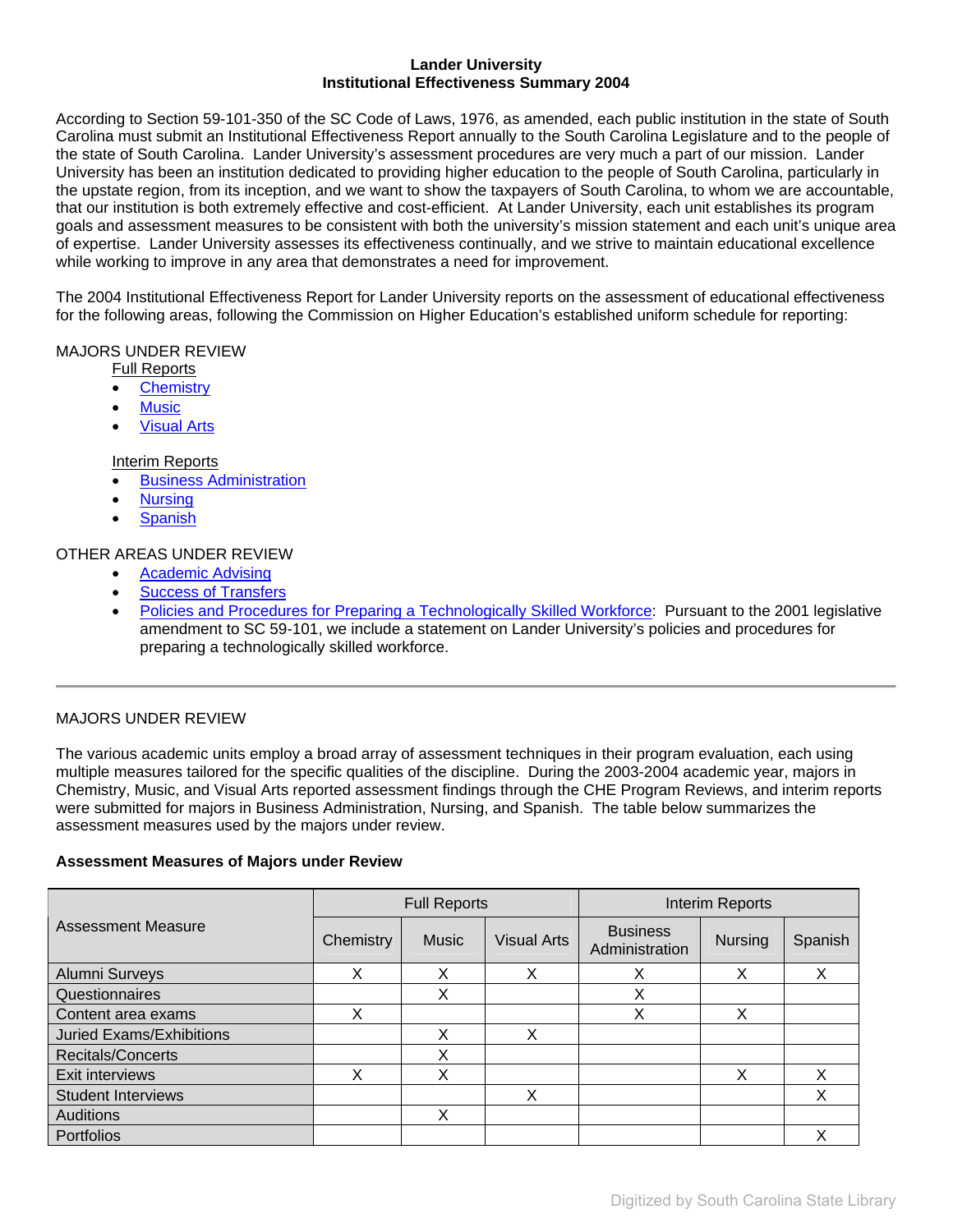<span id="page-1-0"></span>

| Pre-registration meetings         |  |  |  |
|-----------------------------------|--|--|--|
| Evaluation of curriculum          |  |  |  |
| Physical inspection of facilities |  |  |  |
| Accreditation                     |  |  |  |
| <b>Study Abroad</b>               |  |  |  |

## **Program Assessment Summary for Chemistry**

## **PROGRAM GOALS**

Goals for the program are that all students majoring in chemistry will:

- 1. have been conveyed a body of knowledge and provided experiences with the tools and techniques used by a chemist, including the use of modern technology and instrumentation, and communication skills appropriate to the Discipline.
- 2. be able to successfully enter and perform in either graduate school or the job market.
- 3. have been effectively advised.
- 4. have been offered a variety of courses exposing students to all areas of chemistry.
- 5. have been provided a safe environment for the instruction and learning of chemistry.

## **MEANS OF ASSESSMENT**

**Senior Exit Interview:** The Senior Exit Interview consists of two sections. The first section provides quantitative assessment information regarding student perceptions of the adequacy of the number of courses offered and required, scheduling of courses, the senior seminar, laboratory experiences, the qualifications and quality of the faculty, and the quality of advising. The second section is used to gather qualitative information regarding student satisfaction with the program and as a tool to assess needed changes in the program. The Exit Interview consists of multiple choice questions, short answer questions, and a comment section where safety concerns and other issues can be expressed. It is administered annually.

**Lander Alumni Survey:** This survey is administered by Lander University and sent to all Lander alumni. The Lander Alumni Survey provides a snapshot of student satisfaction with a comprehensive range of services and activities that are important to each student's Lander experience. This survey, in effect, allows each student respondent to give Lander a report card grading the effectiveness with which Lander faculty, staff, and programs satisfy that student's perceived needs and aspirations. It is administered biennially.

**Departmental Alumni Survey:** The Departmental Alumni Survey provides chemistry alumni perceptions of the levels of satisfaction with the program, professional preparation at the undergraduate level, information on current employment, information on acceptances to graduate school, and graduate degrees. The Departmental Alumni Survey consists of multiple choice questions, short answer questions, and a comment section where safety concerns and other issues can be expressed. It is administered at least every four years.

**Professional Knowledge Exam:** The Department designed and implemented its own Professional Knowledge Exam in 1996. The Professional Knowledge Exam consists of 50 multiple choice questions. Incoming freshmen and transfer students are given the exam. The same exam is given to the graduating seniors. This exam provides the means to evaluate any increase in knowledge from the freshman to senior year. It is administered annually.

**Evaluation of Curriculum:** Evaluation of curriculum is an ongoing process throughout the academic year in Departmental meetings in consultation with the College Dean. Also, each course is evaluated annually for course content to ensure that it is current. It is administered annually.

**Inspection According to the Chemical Hygiene Plan (CHP):** The Departmental CHP is periodically revised and updated. Periodic inspections occur as required by the CHP. It is administered at least annually.

The data collected are subjected to analyses and discussions at the Department of Physical Sciences meetings throughout the year. Each of the specific goals will be assessed individually.

## **Program Goal 1: All students majoring in chemistry will have been conveyed a body of knowledge and provided experiences with the tools and techniques used by a chemist, including the use of modern technology and instrumentation, and communication skills appropriate to the Discipline.**

 This goal is assessed by: Senior Exit Interviews, Departmental Alumni Survey, Professional Knowledge Exam, and Evaluation of Curriculum.

 Grades in coursework and lab experiences are a means of continually assessing the body of knowledge conveyed to chemistry students.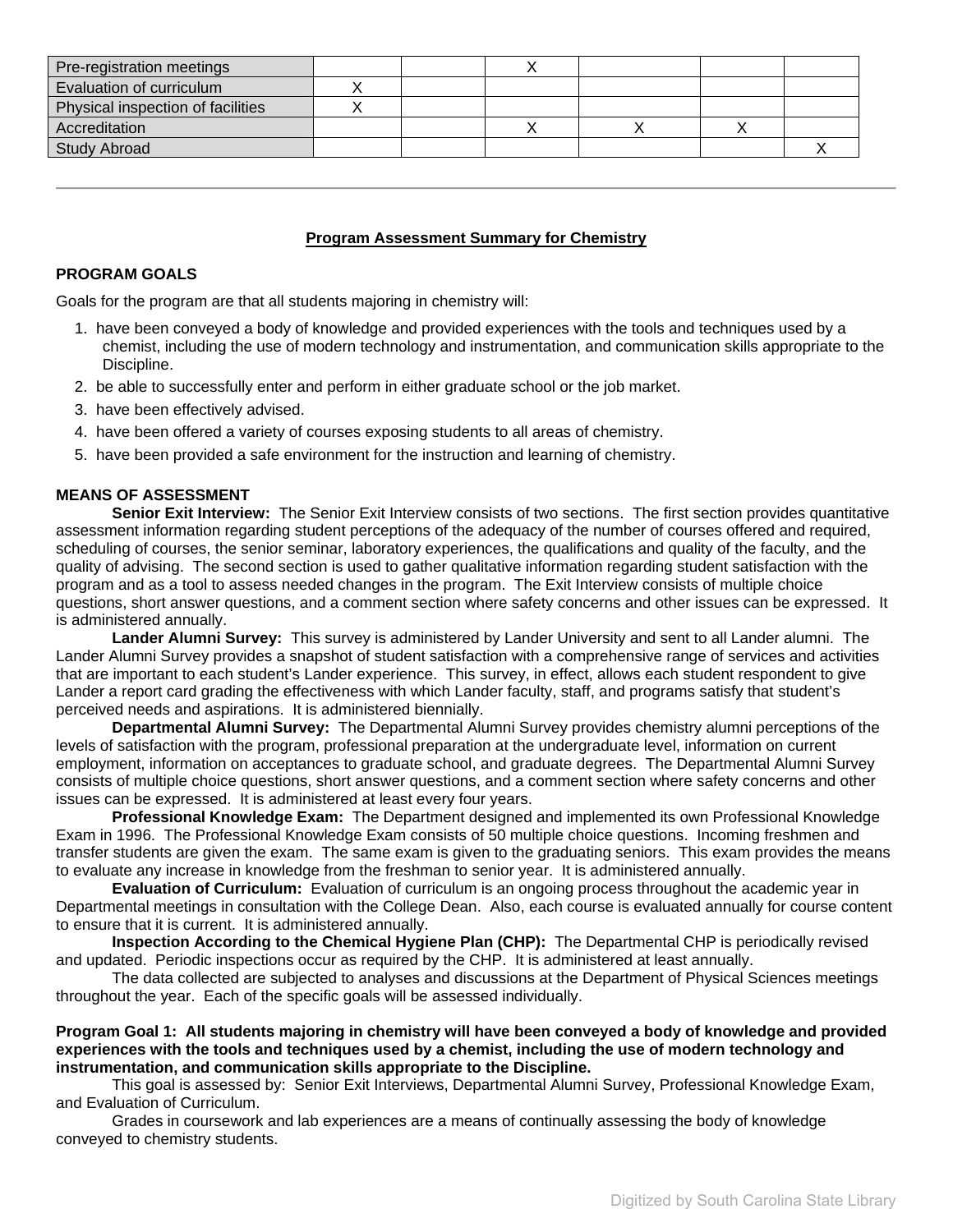How well the Chemistry Discipline exposes students to modern technology and modern instrumentation is assessed by the written Senior Exit Interview. In the interim assessment report for Chemistry in 2000, students gave consistently negative marks for the multiple choice question #6, "The Department has up-to-date equipment". Since 2000, more than \$175,000 has been spent for new laboratory equipment. With the addition of new and more modern equipment, recent graduating students have given much improved marks for question #6.

The Professional Knowledge Exam, which is required of chemistry majors when they enter and exit the program, is used to assess an increased knowledge of chemistry. From August 1996 to April 2004, the average exit score compared to the average entry score has increased an average of 34%. This increase in score indicates an increased body of chemical knowledge conveyed to the students. Starting in the fall of 2004, the Chemistry Discipline has adopted a new Professional Knowledge Exam. The original exam weighed too heavily on general chemistry and did not adequately cover all areas of the chemistry curriculum, such as organic chemistry, physics, analytical chemistry, inorganic chemistry, and physical chemistry. This new exam will allow the Chemistry Discipline, not only to assess our students overall knowledge of chemistry, but also assess the knowledge in specific areas of the chemistry curriculum.

The written and oral communication skills of the chemistry students are evaluated in several required courses in the chemistry curriculum. For example, students turn in formal lab reports in all upper division chemistry courses. Several upper division courses including CHEM 311 (Advanced Organic Chemistry), CHEM 420 (Environmental Chemistry), and CHEM 381 (The Environment, Technology and You), require oral presentations as well. Also, CHEM 407-410 (Student Undergraduate Research) is required to be presented orally at the South Carolina Academy of Science, the Western Carolinas Section of the American Chemical Society, or at Lander University. In CHEM 411 (Chemistry Seminar), graduating seniors present seminars that are evaluated by all faculty members in the Department. The seminars are evaluated based on organization, manner of presentation, use of Standard English, vocal presentation, and clarity. The average score for all chemistry graduates is  $1.54$  ( $1 =$  highest,  $5 =$  lowest), which indicates that the graduating seniors leave Lander University with the communication skills appropriate for the chemistry discipline.

The Department also uses a Departmental Alumni Survey to assess program goal #1 from the student's perception. The Department mailed alumni surveys to all chemistry alumni from 1996-2004 and had a 43% return. The Departmental Alumni Survey is mailed out at least every four years. The survey revealed 89% of alumni are in a position related to their chemistry degree and 14% hold a graduate degree related to the chemistry field. Alumni responses for the relevant questions from the Departmental Alumni Survey were:

- 1. The number of required courses was appropriate for the major.
	- (77% Strongly Agree, 23% Agree)
- 2. The content of the required courses was appropriate for the major. (81% Strongly Agree, 19% Agree)
- 6. Time spent in the laboratory was a worthwhile educational experience.
	- (71% Strongly Agree, 24% Agree)
- 7. Lander University prepared me well for my chosen career path. (76% Strongly Agree, 10% Agree)
- 8. The science faculty were well qualified to teach.
- (86% Strongly Agree, 14% Agree)
- 9. The science faculty were enthusiastic about teaching. (86% Strongly Agree, 14% Agree)
- 10. The Department of Physical Sciences provided a positive environment for learning.
	- (90% Strongly Agree, 10% Agree)
- 11. The lab equipment and instrumentation used in my courses were adequate and up-to-date. (57% Strongly Agree, 33% Agree)

 Goal #1 is also addressed by the Evaluation of Curriculum. The curriculum is evaluated every year in Departmental meetings and in consultation with the Dean and any necessary changes are made. One recent example of a change in the curriculum was the addition of an Environmental Chemistry course (CHEM 420). Likewise, course content is reviewed and updated to keep up with advances in chemistry. Each faculty member evaluates their course and introduces any new advances in chemistry into their course for the following year. Undergraduate research courses have become a more integral part of the chemistry major. With more and more companies looking for research experience, the Department has seen an increase in the interest of students for undergraduate research. Previously, the Department had at most one student per year involved in undergraduate research. In the past few years that number has grown to be approximately 5 students per year involved in an undergraduate research project. Evaluation of the curriculum and course content is a means to ensure that the students are prepared to enter graduate school or the work force.

### **Program Goal 2: All students majoring in chemistry will be able to successfully enter and perform in either graduate school or the job market.**

 This goal is assessed by: Senior Exit Interviews, Lander University Alumni Survey and Departmental Alumni Survey.

Examining the Senior Exit Interview since 1996, the perspective of the graduating seniors on the relevant questions was: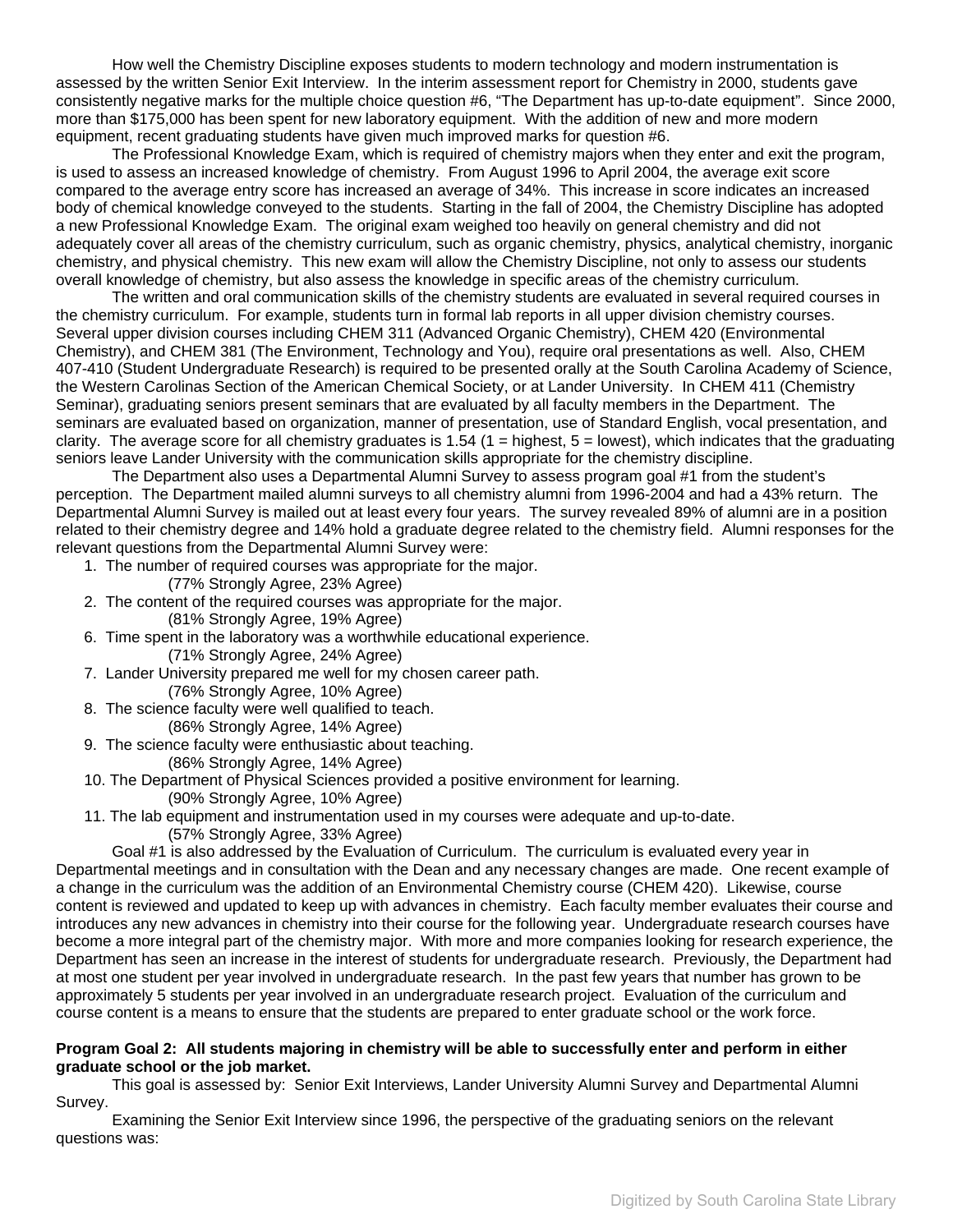8. I feel well prepared for my chosen career path.

## (3.37/4.00)

- 9. I would recommend this program to others interested in this field.
	- (3.69/4.00)
- 11. My advisor was helpful in the selection of classes and providing career guidance.
	- (3.81/4.00)

Written responses on the surveys were consistent with these scores; "I feel I have been well prepared for the next step in my education", "The professors are very well educated and have done and will continue to do an excellent job in preparing students for the future", "I feel that my advisor helped me out more than anything", and "Wherever I go, I will always promote Lander and the Chemistry Department as a wonderful environment to learn". In addition, the written responses also reveal that participation in the Lander student chapter of the American Chemical Society was very helpful for them to realize what jobs were available to them and how best to prepare for those careers. One student's comment was "The student affiliate chapter of ACS rules!!" An area of improvement suggested by the students before the interim report in 2000 was to increase the number and quality of contacts between Lander and local chemical companies. The Chemistry Discipline has increased the number of industrial trips substantially to include companies like Fuji, Solutia, Capsugel, Amoco, Isopoly Films, and South Carolina Law Enforcement Division.

The Chemistry Discipline expected to get useful information from the Lander Alumni Survey. The Lander Alumni Survey did not provide the expected information since the collected data was general in nature for all sciences and not specific to chemistry.

The Department also uses a Departmental Alumni Survey to assess program goal #2 from the student's perception. Alumni responses for the relevant questions from the Departmental Alumni Surveys from 1996-2004 were:

- 1. The number of required courses was appropriate for the major.
	- (77% Strongly Agree, 23% Agree)
- 2. The content of the required courses was appropriate for the major.

(81% Strongly Agree, 19% Agree)

- 6. Time spent in the laboratory was a worthwhile educational experience.
	- (71% Strongly Agree, 24% Agree)
- 7. Lander University prepared me well for my chosen career path.
	- (76% Strongly Agree, 10% Agree)
- 10. The Department of Physical Sciences provided a positive environment for learning. (90% Strongly Agree, 10% Agree)

# **Program Goal 3: All students majoring in chemistry will have been effectively advised.**

 This goal is assessed by: Senior Exit Interviews, Student Survey on Program Advising, and the ACT Student Opinion Survey.

After examining the Chemistry Senior Exit Interviews, the perspective of the graduating seniors on the relevant question #11, "My advisor was helpful in the selection of classes and providing career guidance", was a 3.81/4.00 from 1996 through 2004. Some students offered additional comments such as "was always willing to help", "very approachable", "really cares about my future", "very generous with his time", and "provided good explanation for course requirements".

The Student Survey on Program Advising is given each year to an advisee during the advising and registration period. Advisors are rated in three categories: availability for advising, answering advisement questions, and explaining program requirements. In the period from 1996 to 2003 students rated their program advisors as excellent (90%) or satisfactory (9%). The response rate to this survey has been 100%.

The ACT Student Opinion Survey is administered by the Office of the Dean of Students annually and compiles data by academic major. Data was collected from 1996 through 2003. Students rate satisfaction in three areas: academic advising by advisor, availability of advisor, and value of information provided by the advisor. The information was compared to a national comparison group made up of students in 77 public four-year undergraduate institutions in 30 states. From 1996-2003 on the academic advising question, Lander students rated the chemistry faculty an average of 4.00/5.00, while the national average was 3.70/5.00. On the availability of advisor question, Lander students rated the chemistry faculty an average of 3.95/5.00, while the national average was 3.71/5.00. On the value of information provided question, Lander students rated the chemistry faculty an average of 3.88/5.00, while the national average was 3.66/5.00.

## **Program Goal 4: All students majoring in chemistry will have been offered a variety of courses exposing them to all areas of chemistry.**

 This goal is assessed by: Senior Exit Interviews, Departmental Alumni Survey, and Evaluation of Curriculum. Examining the Senior Exit Interview since 1996, the perspective of the graduating seniors on the relevant questions was:

1. The number and content of required courses was appropriate for the chemistry major.

- (3.57/4.00)
- 2. The number of chemistry electives available is adequate.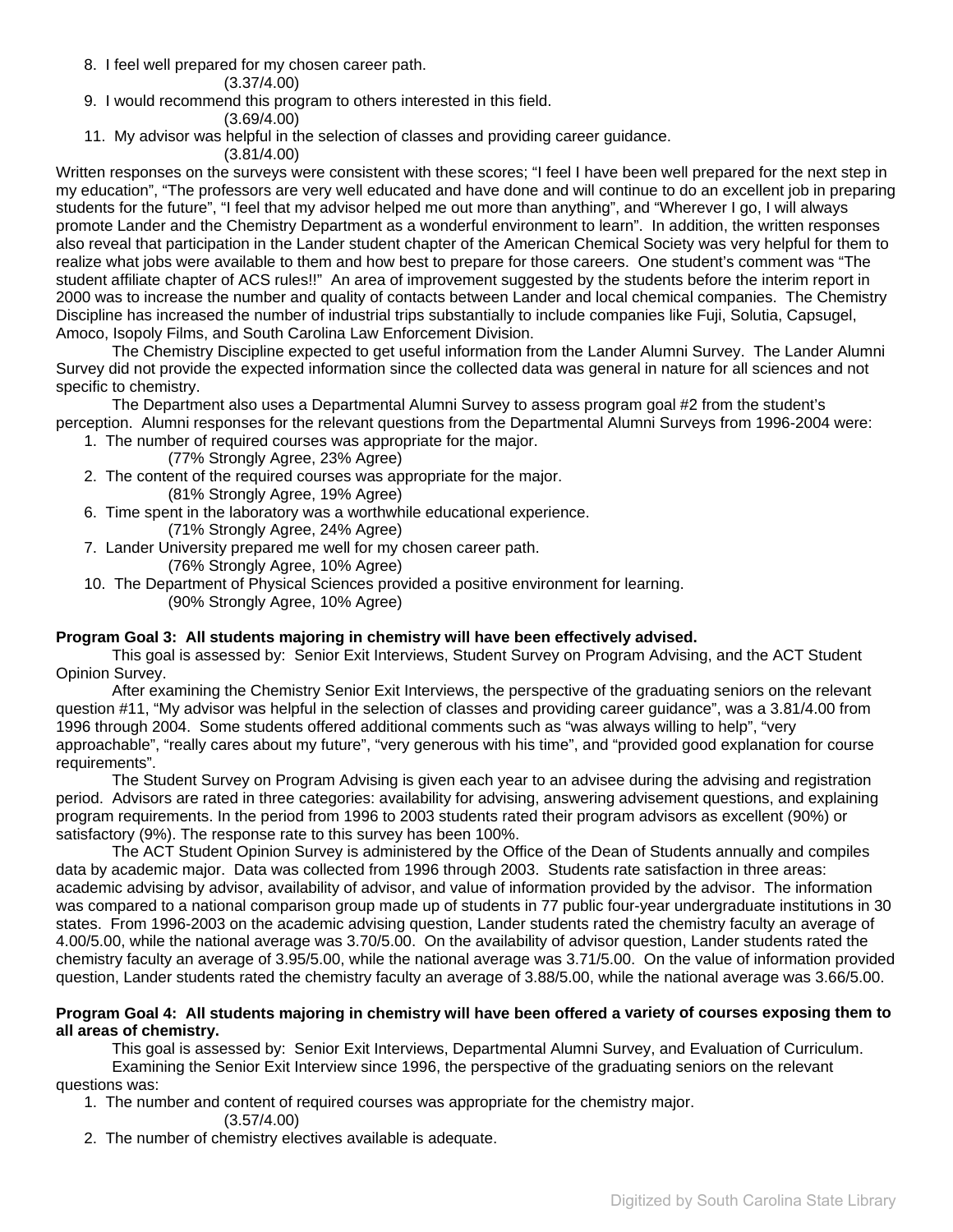(2.56/4.00)

4. Current topics in chemistry were adequately incorporated in the courses taken.

(3.40/4.00)

The Department also uses a Departmental Alumni Survey to assess program goal #4 from the student's perception. Alumni responses for the relevant questions from the Departmental Alumni Survey were:

- 1. The number of required courses was appropriate for the major.
	- (77% Strongly Agree, 23% Agree)
- 2. The content of the required courses was appropriate for the major. (81% Strongly Agree, 19% Agree)
- 3. The frequency of required course offerings in the major was adequate. (48% Strongly Agree, 33% Agree, 19% Disagree)
- 4. The frequency of elective courses offerings in the major was adequate.

(33% Strongly Agree, 67% Agree)

5. The number of electives available in the major was adequate.

(43% Strongly Agree, 43% Agree, 14% Disagree)

The Evaluation of Curriculum is an ongoing process. The curriculum is structured so that all chemistry majors are required to take: General Chemistry (CHEM 111-112), Organic Chemistry (CHEM 221-222), Analytical Chemistry (CHEM 330), Chemical Instrumentation (CHEM 331), Inorganic Chemistry (CHEM 341), Physical Chemistry (CHEM 401-402),and Chemistry Seminar (CHEM 411). In addition, students select at least two of the following chemistry electives: Advanced Organic Chemistry (CHEM 311), Introduction to Chemical Engineering (CHEM 351), Biochemistry (CHEM 301), Technology, the Environment, and You (CHEM 381), Environmental Chemistry (CHEM 420), Undergraduate Research (CHEM 407-410).

Improving the variety and availability of upper level chemistry elective classes is directly related to the need for additional faculty. The Chemistry Discipline does not have enough faculty members to cover the classes that are currently being taught without hiring part-time lab instructors or by the current faculty members taking teaching overloads. A tenure track position was eliminated by the administration in 1998 due to budget constraints. The variety and frequency of chemistry electives will be improved when this tenure track position is restored.

### **Program Goal 5: All students majoring in chemistry will have been provided a safe environment for the instruction and learning of chemistry.**

 This goal is assessed by: Senior Exit Interviews, Departmental Alumni Survey, and an Annual Inspection According to the Chemical Hygiene Plan (CHP).

Students are encouraged to respond to safety issues in the comment section of both the Senior Exit Interview and Departmental Alumni Survey. No safety concerns were expressed.

The provision of a safe environment for the learning of chemical experimentation is a priority of the Chemistry Discipline. To provide such, faculty, students, and work-study students are trained in safety regulations and precautions. Prior to 1996, the chemistry program was housed in a small, one story building with unsafe ventilation and inadequate laboratory and storage areas. The new science facility is three stories, has much more square footage, and serves the Discipline well. The ventilation in the building was designed by a consultant from California where pollution standards are very strict. The air in our current facility does not re-circulate any inside air, but outdoor air is instead exchanged at a rate of ten times per hour when laboratories are occupied. All laboratories were designed with a pre-lab area that is used to convey safety information to students before each laboratory. A separate prep-room was also incorporated to provide an area for the preparation of materials for a laboratory. Each faculty member also has a separate research laboratory for conducting undergraduate research. Ventilation hoods are monitored automatically and provide an instantaneous readout with an alarm should a hood drop below a safe face velocity. All chemistry majors view the American Chemical Safety video "Starting with Safety".

Periodic inspections play an important part in maintaining a safe environment. Faculty members inspect laboratories more frequently than the once a year inspection required by the CHP. Students have participated in building safety inspections of the laboratories. Twice a year testing and maintenance are performed by trained personnel on the ventilation hoods, safety showers, eye washes, and fire extinguishers. A new building is not without problems. During an inspection, problems with the floor tiles were noted and monitored during subsequent inspections. The tiles on the floor became progressively worse in the halls and laboratories, and began to come off or peel-up on the corners, presenting a serious safety issue. In the summer of 2003, the flooring on the third floor was removed and replaced with a seamless epoxy coating. The replacement of the flooring on the second floor is currently under way and will be completed during the summer of 2004.

Work-study students in the Chemistry Department are familiarized with the Departmental Chemical Hygiene Plan (CHP), Material Safety Data Sheets (MSDS), storage of chemicals, and proper treatment of chemical waste. Hard copies of MSDS sheets are kept bound and students are instructed on how to access MSDS information on the internet. Chemicals are stored in the laboratories in safety cabinets. Explosion proof refrigerators are available. A larger locked chemical stockroom on the third floor is ventilated, periodically inventoried and old chemicals removed to a separate room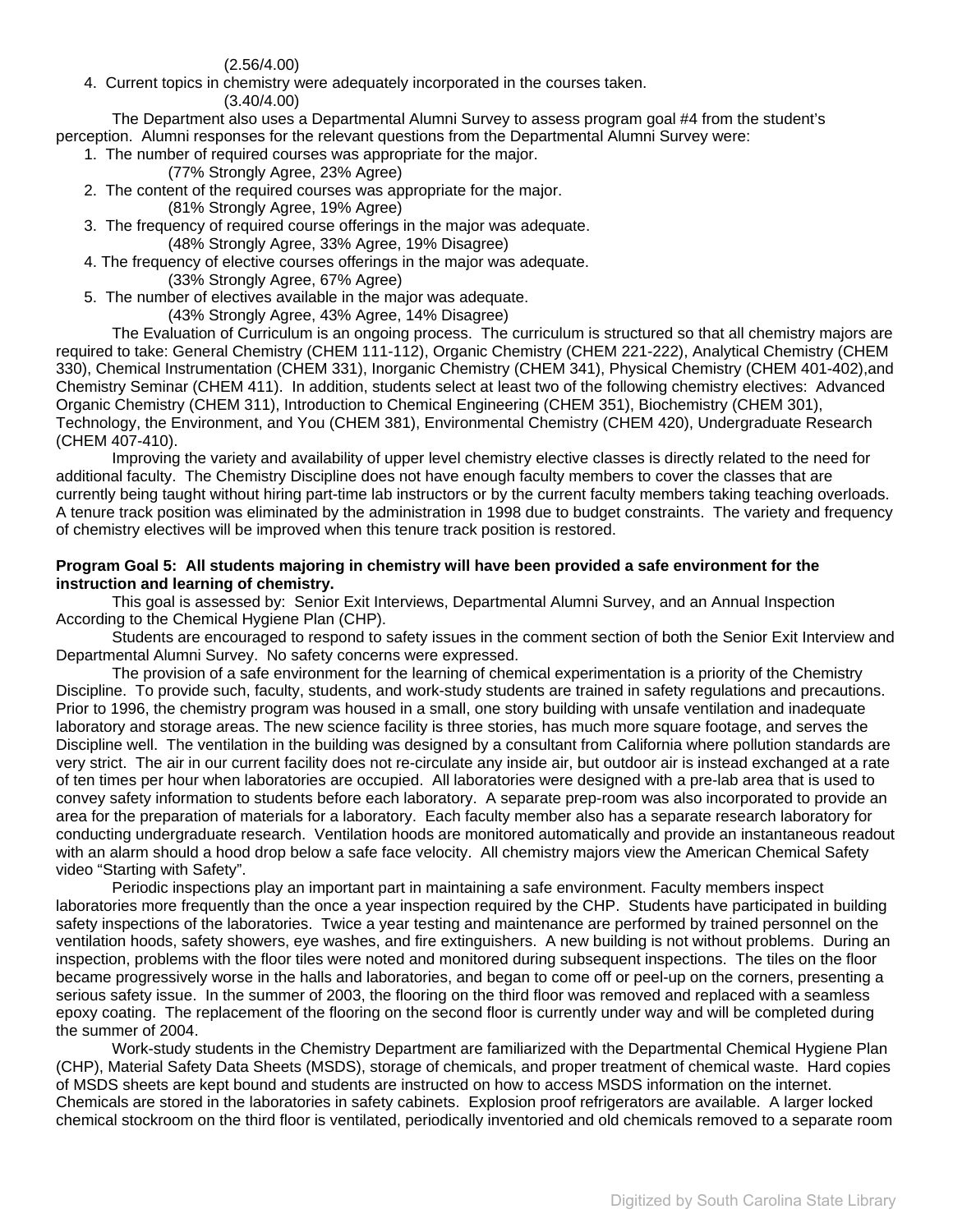<span id="page-5-0"></span>in the basement which provides storage for waste chemicals until an amount accumulates that warrants pick-up for disposal by an outside vendor.

The CHP has under gone periodic revisions to add sections. Blood-borne pathogen training has been instituted. Chemistry faculty members are offered hepatitis shots by the University. Additional sections have been added on building evacuation plans and boating safety since many faculty members are doing research projects on area lakes. The Chemical Hygiene Plan has been added to the Department's webpage for easier accessibility by faculty and students. Also, two faculty members attended a "Chemical Laboratory Health and Safety" course in 2004 offered by The Laboratory Safety Institute.

Satisfaction with safety in the laboratory facilities was addressed by the ACT Student Opinion Survey. Students rated Lander University at 3.93/5.00, while the national average was 3.66/5.00.

A more specific question will be added to the Senior Exit Interview and the Departmental Alumni Survey that will help the Chemistry Discipline to better assess student and alumni perceptions of laboratory safety issues. The question that will be added will read, "The Department of Physical Sciences has provided a safe environment for the instruction and learning of chemistry".

# **Program Assessment Summary for Music**

### **Overview**

The National Association of Schools of Music accredited Lander's Music program for Membership in 1997 and subsequently approved Lander's renewal of Membership in good standing in 2004. Thanks to these detailed accreditation procedures, the Music Department has been compelled to assess its strengths and weaknesses, to improve existing structures, and to make advancements where necessary and possible.

## **Program Goals**

Students graduating from Lander University with a degree in music follow a program designed:

- 1. To provide the student with a foundation of theoretical knowledge and analytical skills.
- 2. To provide the student with a thorough foundation of music theory and analytical skills, including the common practice period as well as jazz and the avant-garde.
- 3. To increase the musical and technical abilities of the student in performance, both solo and ensemble.
- 4. To heighten the student's musical awareness and sensitivity to the broadest possible spectrum of music.
- 5. To provide the student with sound preparation for graduate study in music.
- 6. To provide hands-on experience in computer music/MIDI technology.
- 7. To develop a sense of professionalism within the discipline to include the highest possible performance standards, performance practice, stage deportment, and production.

## **Assessment of Goals**

1. a. *Measure*: Auditions. Prospective students are required to perform an on-campus audition and to complete a Theory Placement Exam for entry into the Music program. Students who have made exceptional progress in applied music are asked by their applied teachers to audition in the fall for the Student Honors Recital held annually each spring. b. *Outcomes*: 92% of those prospective students who auditioned were admitted to the program, and 73% enrolled at Lander as Music majors or minors. The average on the Theory Placement Exam is 41% correct. The entrance audition and theory exam provide vital information to instructors, applied and theory, concerning the musical backgrounds of prospective students and their potential for success in the music field. On average, 85% of the students who audition for the Honors Recital are selected to perform. The Honors audition has served as a checkpoint to insure the highest level of performance on a recital showcasing Lander's best musicians.

c. *Action taken*: The Department has developed a new entry-level assessment tool, including questions from both theory and music history, which will subsequently be used as an exit exam for graduating seniors. The first exam will be administered to freshmen during Expo I this summer. The Concert Band Soloist audition is no longer employed. Current conductors of the large ensembles prefer to handpick student soloists.

2. a. *Measure*: Juried Exams. Faculty members in voice, piano, and instrumental areas continue to monitor student progress through the use of written comments on jury sheets.

b. *Outcomes*: Juried performances are assessed according to such criteria as tone quality, intonation, style, and interpretation, and grades are awarded, ranging on average from  $A - C$ . In this setting, students are afforded the chance to receive constructive comments from another faculty member whose approach to music may be slightly different from that of their applied teacher. During the current reporting period, 50% of students received a jury grade of A, 17% a jury grade of B, and 33% a jury grade of C.

c. *Action taken*: No new action has been taken. These juries continue to serve the faculty and students well as indicators of progress made in the private studio each semester. Discussion is ongoing regarding the addition of a jury before the full Music faculty for students completing MUS 251 (the end of the sophomore year of applied study).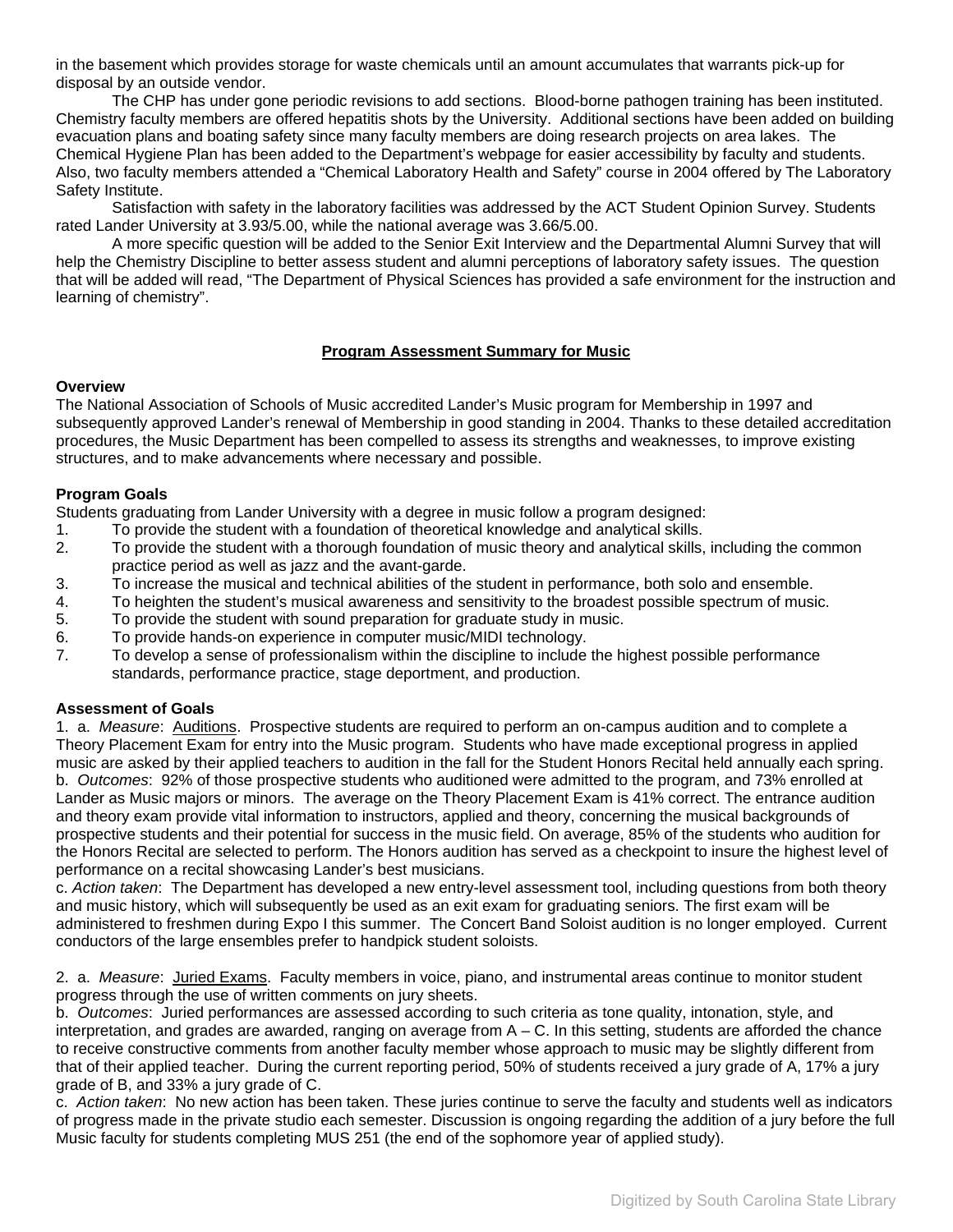<span id="page-6-0"></span>3. a. *Measure*: Recitals and Concerts. Public performance is the ultimate benchmark for assessment of a musician's technical and interpretive aptitude. All departmental recitals, solo recitals, and performances by larger ensembles are videotaped, providing conductors and students an opportunity to view, listen to, and assess such performance criteria as tone quality, pitch and rhythmic accuracy, dynamics, intonation, phrasing, and style

b. *Outcomes*: Annual videoing of Opera Scenes, Piano Showcase, Wind Ensemble, Jazz Ensemble, and University Singers gives evidence to the fact that each performing ensemble has made great strides toward producing high quality, pre-professional concerts Analysis of videotaped solo and ensemble performances has enabled students and conductors to pinpoint performance techniques which need to be improved (primarily tone quality, accuracy, intonation, and style) and ultimately to refocus rehearsal time to include specific drill in these technical and interpretive areas. Comparison of videotaped concerts and recitals indicates a marked improvement, tonally and stylistically, during the last four years c. *Actions taken*: Over the last 4 years, the Department has chosen to supplement its performing schedule to include an extra Wind Ensemble Concert each semester, an annual Collage Concert featuring faculty and student soloists, chamber ensembles, and large ensembles, and a traditional Holiday Concert. This effort not only provides several other venues for student performance and assessment, but more importantly exposes students to a vast amount of new repertoire. Each of these additional concerts has been of high quality and has been popular with audiences as evidenced by the increase in attendance for these genre concerts. The Old Main Singers continues to perform around the state, and the Jazz Ensemble enhanced its annual recruitment tour this past year by appearing at a jazz club in Columbia.

4. a. *Measure:* Alumni Survey. The Lander University Alumni Survey administered by Career Services tells us whether or not Lander's undergraduate programs adequately prepared graduates in Music for their chosen field or for further study in graduate school.

b. *Outcomes*: The survey yields a response rate on average from 18% of all Music graduates, a very small minority indeed. The resulting data distributed to College Deans is reported in such a way that details of the survey are vague. c. *Actions taken*: NASM has suggested that the Music Department devise its own Alumni Survey specific to Music. The Music faculty continues to discuss the possibility of developing a tool for surveying Music graduates. Though the faculty agrees that this is the ideal action, no such action has been taken due to budgetary shortfall and staff overloads.

5. a. *Measure:* Senior Exit Interviews. Exit interviews are administered by the Division Chair as a means of receiving student feedback about strengths and weaknesses of the Department and its faculty. All graduating seniors are expected to schedule a private senior exit interview with the division chair and the meetings typically last about half an hour. The head takes notes and gives assurances that although action may be taken as a result of the conference, their anonymity will be protected. The questions asked are:

- What were the highpoints (faculty, classes, ensembles, tours) of your program at Lander?
- What were the problem areas, particularly in the major?
- What are your career goals?
- How thoroughly do you feel you have been prepared for your next step in your field (work, teaching, graduate school)?
- How do you feel in general about having chosen Lander?
- Do you have any suggestions for making the program better?
- b. *Outcomes*. Over 90% of the responses from these interviews are highly favorable.

c. *Actions taken*: When there has been a pattern of complaints about course content, spotty teaching, or suggestions, action has been taken. Action has included counseling with a faculty member, reassignment of courses to other instructors, and acquisition of new technology or instruments. For example, in response partially to student interviews, a change in instructor for Music 211, 212, 213, and 214 was put into effect during the 2003-04 academic year. Students are satisfied with the action taken. Conversely a record of positive accolades in exit interviews for a class and/or instructor has led to the same in annual evaluations, and or nominations for the institutional Distinguished Professor Award. Finally, student praise of or concerns about the Music program are passed on to appropriate faculty members during end-of-theyear evaluations.

6. a. *Measure*: Student Questionnaire. The most telling questions answered by students are, "How can Lander better assist you in achieving your goals?" and "How would you assess your growth as a musician this year?"

b. *Outcomes*: During the review period, students have consistently responded that they would like to have new courses offered in order for them to achieve their goals. An average of 28% responded that their growth was substantial; 72% responded adequate; 5% responded marginal. The students with the highest GPRs responded in the substantial category.

c. *Actions taken*: A new course in jazz improvisation was added to the Music curriculum during the last year, and a new course in composition is pending for this fall.

# **Program Assessment Summary for Visual Arts**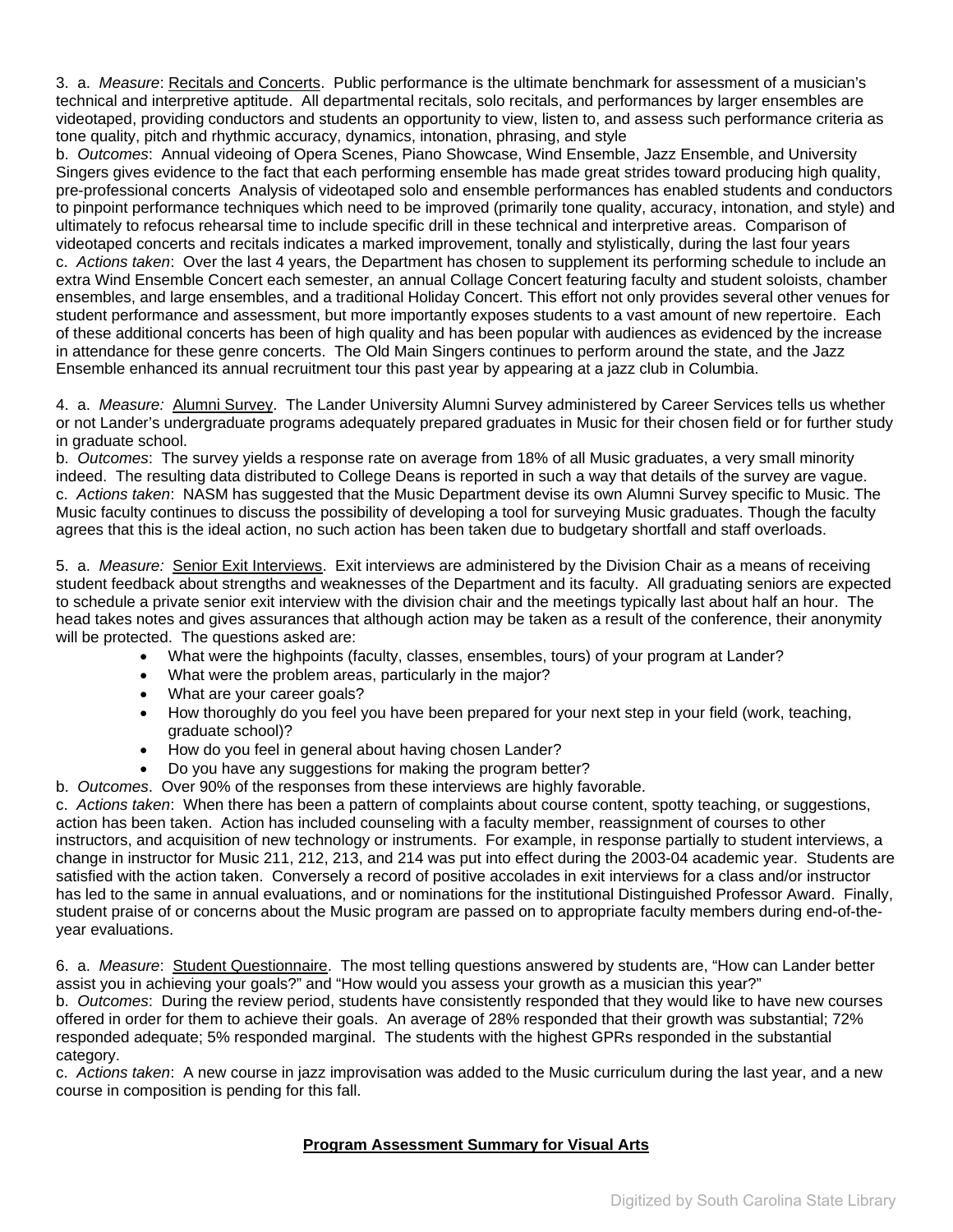## **Overview**

At Lander University, the Bachelor of Arts degree in Visual Arts has two areas of emphasis, one in studio and the other in education. Both pursue the same requirements for the first two years of study. By the junior year, the education majors begin their education coursework while the studio majors focus on concentrations in the traditional visual arts studio courses of painting, sculpture, photography, commercial/graphic art, and/or printmaking.

# **Program Goals**

The Visual Arts program is designed to provide a general background of knowledge and demonstrable skills including:

- 1. A working knowledge of art history and the tools of art research.
- 2. A practical foundation of theoretical design knowledge and analytical skills.
- 3. The major techniques used in the production of art, including drawing, painting, sculpture, printmaking, illustration, photography, and computer graphics.
- 4. Opportunities to prepare for art careers and graduate school both in the classroom and out through internships, practice teaching, study tours, and field trips.
- 5. A working knowledge of the techniques and skills needed to prepare art for exhibition and mount a one-man show.

## **Assessment of Goals**

Over the period of review, things had not changed until this past year when the university went through a restructuring resulting in the formation of *colleges and departments* replacing the existing *divisions*. This restructuring has resulted in the following impact of the Visual Arts area. The chair of the Fine Arts Division, a member of the Visual Arts faculty, has become the *dean* of the newly formed *College of Arts and Humanities*, with the art historian becoming the *chair* of Visual Art Department. The assessment of students and the program have remained fairly consistent although some changes may have to be made. The replacement/upgrade of the painting studio facilities with larger spaces has allowed for the department to have, for the first time in a number of years, an informal area for departmental meetings of all visual arts majors. This space was utilized at the beginning of the fall semester this year to hold such a meeting at which attendance was required of all the majors.

- 1. a. Measure: Required meeting of all majors at beginning of fall semester. This required meeting was instituted with the upgrading of facilities this part fall (2003).
- b. Outcomes: The meeting has proved to be valuable in the following ways:
	- 1. Students were introduced to all members of the faculty as well as their advisors.
	- 2. Students received vital information concerning the program, procedures and other pertinent information.
	- 3. Students got to know one another, creating a more cohesive department.
- c. Actions taken: As the meeting proved to be both successful and valuable, it will become a regular event each year.
- 2. a. Measure: Evaluation of Visual Arts Majors. The Department of Visual Arts holds individual evaluations of its majors each spring. The process involves the individual student's filling out a form assessing his/her own progress as a Visual Arts major. This form is then brought by the student to the interview where s/he meets with a panel of at least three members of the Visual Arts faculty. After the interview, the form is then filled out by the panel reflecting the consensus of the panel. The form is then placed in the student's file with a copy being returned to the student.
- b. Outcomes: The interview process has proven to be a valuable tool in giving faculty the opportunity to become much more aware of the expectations and plans/career goals of the students. It has also provided the students with feedback on a wider scale than that afforded in a specific course as to their standing within the view of the department. This practice of evaluation has been consistent over the past years with the exception of Spring '03 when no interviews were held.
- c. Actions taken: Although the Assessment Plan for Visual Arts as revised for 1/01/97 stated that the individual evaluations would take place in the freshman, sophomore, and senior years, this has proven to be infeasible. Only those interviews of the freshmen have proven to be possible. This is due to variety of circumstances but is primarily due to the problem of scheduling once students are no longer taking the required foundation courses where they are all relatively easy to access and schedule. After this time, it has proven to be impossible to find times to schedule interviews which are possible for both the students involved as well as the faculty. Having said all that, the evaluation of the students at the end of their freshman year continues to be a valuable process for the above-mentioned reasons.
- 3. a. Measure: Annual Juried Student Exhibition. The Annual Juried Student Exhibition gives departmental-wide as well as course-specific feedback pertaining to all aspects of the quality of student works. Students are permitted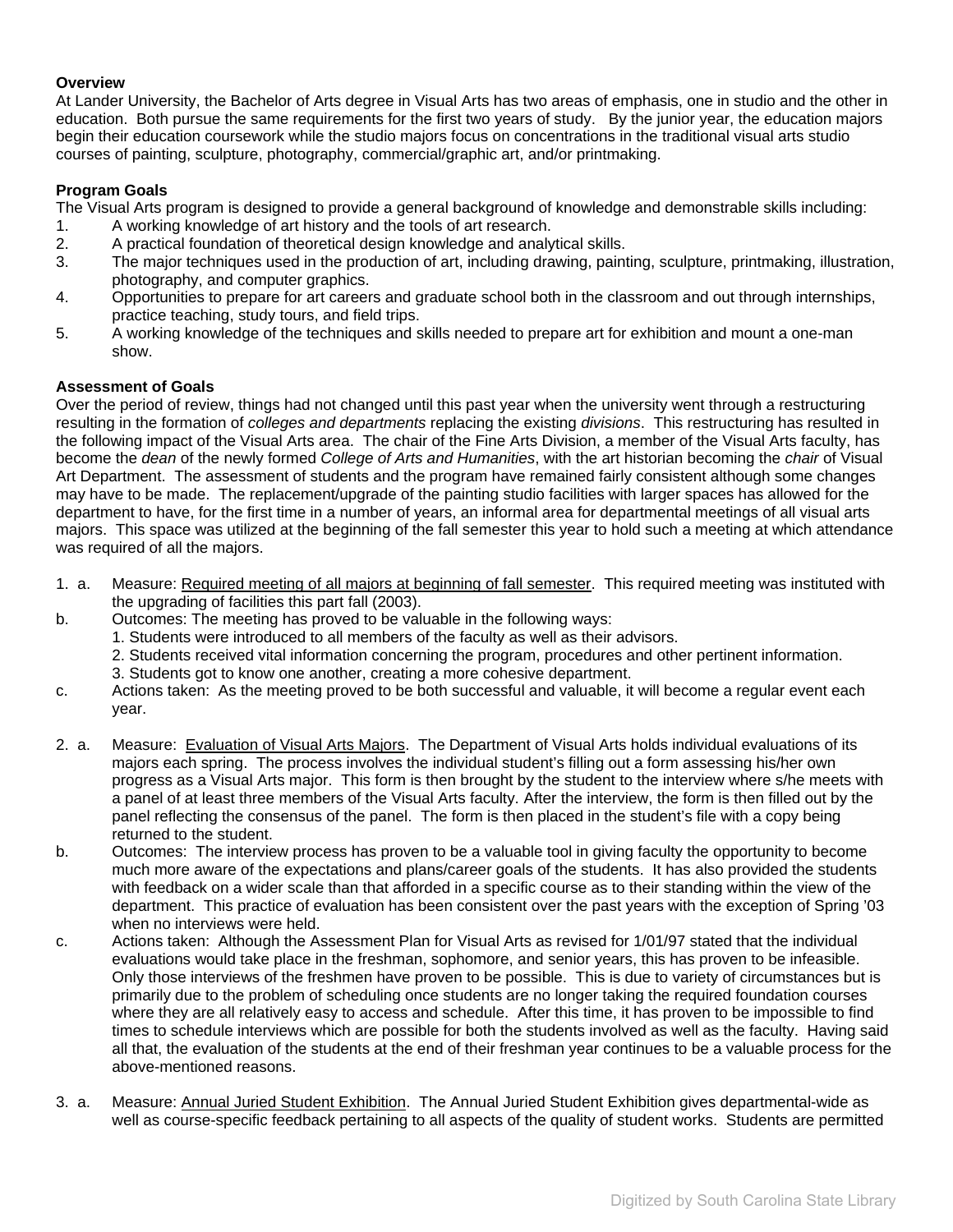to enter works of their own choice. Each participant is also allowed to vote and pass judgment on their peers' art through an exhibitors' choice award.

- b. Outcomes: The information obtained in the video-taped remarks made by an outside judge helps in the comprehensive evaluation of students' progress in attaining technical and aesthetic skills which may reveal needed adjustments in curriculum. Information from the judge concerning specific works which demonstrate mastery of media affects course content in studio classes. Review of the choices made by students both in the works they choose to submit as well as the peer exhibitor award for which they vote help to measure the aesthetic attitudes of students which can lead to adjustments in all courses: studio, art history, and capstone.
- c. Actions taken: In the last two years, two actions have been taken concerning the student exhibition. The first is to allow works created in individual courses to be held by the instructor for entry in the exhibition. This is a result of many high quality works created in the fall semester not being entered, for a variety of reasons, resulting in exhibitions which were not reflective of all of the work accomplished by the students throughout the year. The second change has been in the jurying process for the exhibition. In the past, all works entered were exhibited although the department did retain the right to not include works deemed inappropriate. This past year the decision was made to have the juror select the works to be included in the exhibition from the entries rather than only awarding prizes. The net result of this has been greater interest and involvement by the students in the exhibition than ever before. Whereas there were 54 works submitted by 23 students for the '02-'03 exhibition, there were 163 works submitted by 67 students for the '03-'04 exhibition with 66 works by 40 student being selected.
- 4. a. Measure: Lander University Alumni Survey. The Lander University Alumni Survey is used to evaluate the art program through the questioning of graduates about their perception of how Lander and the Visual Arts curriculum have prepared them for careers.
- b. Outcomes: Surveys are taken each year by the University with results made available to each of the departments.
- c. Actions taken: The survey is studied each fall by the faculty and taken into consideration with feedback from exit interviews with seniors. Seniors are now told to expect the survey and to please participate, especially in their first year out as their feedback is needed. So far, there has been no indication that any changes need to be made.
- 5. a. Measure: Senior Exhibits. The Senior Exhibit requirement is that each senior display a variety of work reflective of his/her course of study while at Lander.
- b. Outcomes: The exhibit enables the studio faculty to evaluate abilities such as drawing, use of visual elements and composition, craftsmanship, aesthetic valuing, overall presentation, and professionalism of each of the graduating seniors. It also gives the faculty an indication of the organizational skills and personal initiative involved in putting an exhibition together. The senior exhibits reveal student strengths and weaknesses and provide documentation for retaining the best or improving the weak components of the curriculum.
- c. Actions taken: Through a review of senior exhibits, a decision was made several years ago to increase the coursework offered and required for drawing. The result was the creation of a series of one hour drawing courses offered each semester by the studio faculty on a rotating basis. Visual Arts majors are required to take three of these courses.
- 6. a. Measure: National Accreditation. The Art Department at Lander sought accreditation with the National Association of Schools of Art and Design (NASAD).
- b. Outcomes: A comprehensive self-study was assembled and submitted in 1997. A site visit was hosted in which a team of out-of-state arts administrators talked to students, faculty, administration; they reviewed student art production, studio and lecture facilities, budget, and other support in 1998. The programs were approved, and Lander has been a member since 1998. Annually HEADS reports of data are submitted to the national office and a representative is sent to annual meetings. The department is preparing for a new self-study and site visit for 2004-5.
- c. Actions taken: Efforts have been made to strengthen studio production through new advanced drawing requirements, better painting facilities, better and more technology for the Art Department Mac Lab, the hiring of a full time Graphics professor for 2004-2005, and new standards for formal admission to the major and a printed rubric by which students can judge their own commitment.

Over the past two years, the faculty of the Visual Arts Department has been engaged in review and revision of the MAT curriculum in the Visual Arts. In the course of this, the observation has been made that undergraduates from the Lander Visual Arts program entering the program may be in need of additional coursework in art history. The proposal to increase the art history component for Visual Arts majors from its current 3 courses to 4 will be reviewed during the '04-'05 year.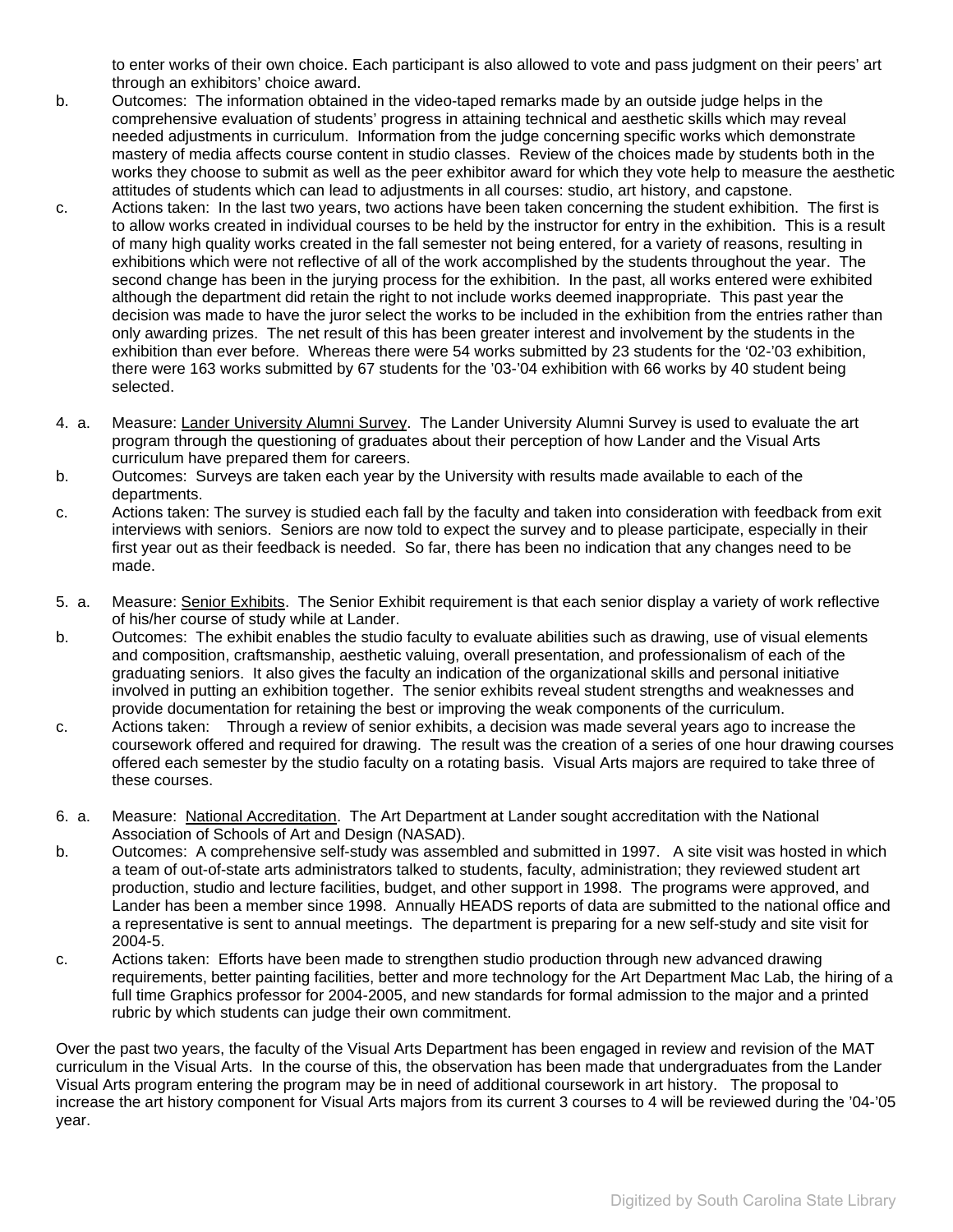## **Interim Assessment Summary for Business Administration**

<span id="page-9-0"></span>The Department of Business administration received an initial visit for accreditation by the Association to Advance Collegiate Schools of Business in October of 2003. The program was granted full accreditation for five years. During the process of self-study leading up to accreditation, the faculty noted the need to begin developing an assessment plan that focuses on outcomes. In particular, the next five years will require the department to modify the assessment plan to mesh with "Assurance of Learning" standards that have been adopted by AACSB. A new pre-major assessment instrument has been implemented and will be analyzed during the coming year. Senior exit interviews will be conducted and additional development of alumni surveys will assist in refocusing the curriculum to meet changing needs of students of business.

Based on information gleaned from the currently administered alumni survey, it appears that graduates of the program are well-satisfied with both the instruction received and the overall experience in the Business program at Lander University. Summary data from the Alumni Survey for this reporting period are shown in Table 1.

Table 1. Alumni Survey data

| Question                       | Results |
|--------------------------------|---------|
| Satisfaction with major        | 5.2/6   |
| Rating of Instruction in Major | 5.3/6   |
| Current Job related to Major   | 81.8%   |

Students are asked to assess the instruction in each class during each class. The IDEA instrument from Kansas State University is used. The most recent overall results are noted below in Table 2 and indicate an overall positive result for the program.

Table 2: Results of Student Questionnaires About Teaching Quality

|                                       | Lander | <b>National</b> |
|---------------------------------------|--------|-----------------|
| Progress on Objectives                | 50.1   | 50.0            |
| <b>Improved Student Attitude</b>      | 51.1   | 50.0            |
| <b>Overall Excellence of Teaching</b> | 50.0   | 50.0            |
| <b>Overall Excellence of Course</b>   | 523    | .50 O           |

In addition to student evaluations in each course, graduating seniors are surveyed about their perceptions of teaching quality for each discipline in the business program. The results shown below indicate an overall positive record though the areas of finance and accounting are not as positive.

Table 3. Student Perceptions of Teaching Quality By Discipline

| <b>Discipline</b>               | Average (7 point scale) |
|---------------------------------|-------------------------|
| <b>Business Policy/Strategy</b> | 6.20                    |
| Human Resource Management       | 5.84                    |
| <b>Business Law</b>             | 5.81                    |
| <b>Statistics</b>               | 5.78                    |
| Management                      | 5.74                    |
| <b>Business Economics</b>       | 5.72                    |
| Operations                      | 5.70                    |
| <b>International Business</b>   | 5.63                    |
| <b>Information Systems</b>      | 5.55                    |
| Marketing                       | 5.11                    |
| Finance                         | 4.75                    |
| Accounting                      | 4.55                    |

Finally, the Department of Business administers the Major Field Achievement Test to all graduating Seniors each year to assess learning outcomes. Improvements have occurred as program requirements were improved during the preaccreditation process. The results for the most recent four years of reporting data are shown below.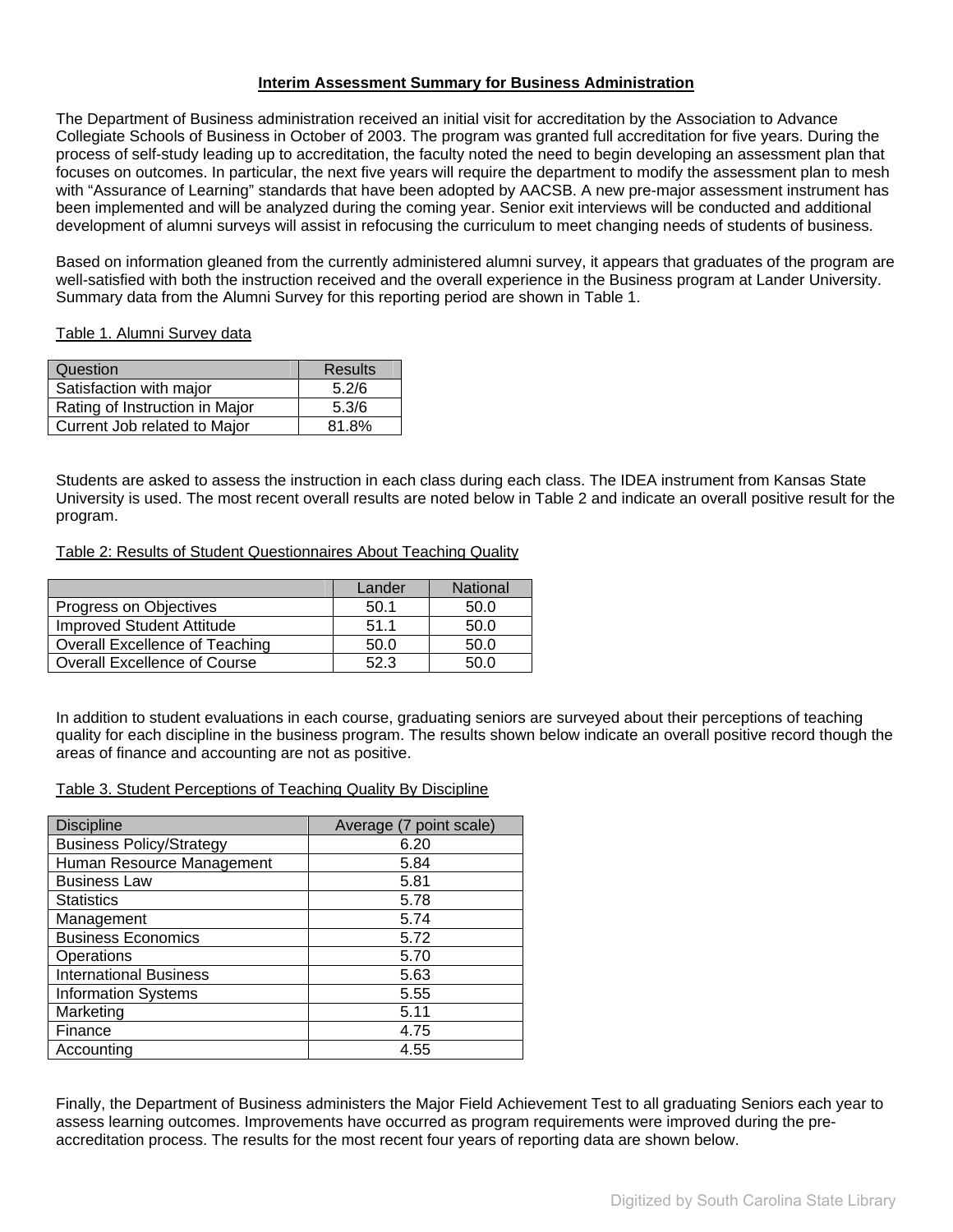<span id="page-10-0"></span>Table 4. Major Field Achievement Test Results

|                 | 2000-2001 | 2001-2002 | 2002-2003 | 2003-2004 |
|-----------------|-----------|-----------|-----------|-----------|
| ∟ander Mean     | 153.2     | 157.4     | 158.6     | 157.4     |
| Nat. Percentile | 46        | 61        |           | 79        |

The overall assessment plan for the Department of Business will undergo review in the next academic year. Several changes are likely as the program prepares to develop a maintenance of accreditation plan.

# **Interim Assessment Summary for Nursing**

The Department of Nursing was visited for re-accreditation by the National League for Nursing Accrediting Commission (NLNAC) in September of 2003, and received a recommendation for a full 8-year accreditation (official notification expected in February 2004). In preparation for the survey, faculty conducted an in-depth self-study of the entire nursing program. That process generated a modification to the previous program evaluation process, blending the seven NLNAC standards and 23 criteria with the program's existing CIPP framework. New evaluation tools, like the IDEA student evaluation, new senior exit survey and alumni surveys, were added to existing formative and summative testing.

The significant curriculum changes implemented in 1998-99 appear to have favorably addressed student success in the program. The NCLEX-RN (the licensure examination for nursing) serves as a benchmark evaluation tool for traditional undergraduate students.

For the period being reported, NCLEX-RN passing rates and rankings among programs in South Carolina were as follows:

|                        | Class of 2000 | Class of 2001 | Class of 2002 | Class of 2003 |
|------------------------|---------------|---------------|---------------|---------------|
| Percent Passing        | 88%           | 96%           | 100%          | 95%           |
| Rank in South Carolina | 12 of 20      | 3 of 19       | 1 of 21       | 6 of 21       |

A detailed analysis of the NCLEX-RN summary report has also confirmed that changes made have positively impacted student mastery of content areas. As expected percentile rankings below 26 have not occurred during the past four years. However, faculty continues to carefully review and analyze NCLEX-RN results for trends.

Since the last report, the nursing program has added two additional options. In 2000 with support from the CHE and the Lander Foundation, an online RN to BSN option was launched. To date, eight registered nurses have graduated with their BSN from Lander, and there are an additional 60 nurses in process. This is the only South Carolina program which offers all of the core nursing courses on the internet. Program evaluation for this option is in the development process. Evaluation measures used for traditional nursing students (NLN examinations, NCLEX-RN, etc), do not apply for registered nurses. Course surveys, exit surveys, and one-year post graduation surveys are being used, but the numbers are still very small. Other evaluation/success measures are being explored and will be piloted in the near future.

The three-year accelerated option began in the summer of 2002. This option allows students to complete the traditional curriculum in three calendar years by going two full summer sessions. The program has been very well received by second degree and non-traditional students. Six students started in 2002, 18 have completed summer 2003, and there is a waiting list for summer 2004. These students have a traditional curriculum pattern in the freshman year, and join up with an existing traditional class for their senior year. The first accelerated students will graduate in May 2004, at which time comparative analysis with traditional students will begin.

Program assessment according to the evaluation model used in nursing is influenced by 1) regulatory forces, 2) institutional forces, 3) environmental/market forces, 4) student forces and 5) professional forces. Examples of changes made in response to these forces include the initiation of two new program options, a new course combining psychological and physiological development across the life span, developing a separate course for drug calculation thus giving more time for the study of pharmacology, increased use of technology in the classroom and the expectation of technology use by students, inclusion of more information about genetics threaded throughout the curriculum, and increased clinical experience in leadership, management and delegation. The Board of Advisors to the nursing program continues to provide excellent guidance in helping anticipate changes in practice which need to be integrated into the curriculum so that graduates are prepared to work successfully in today's healthcare.

### **Interim Assessment Summary for Spanish**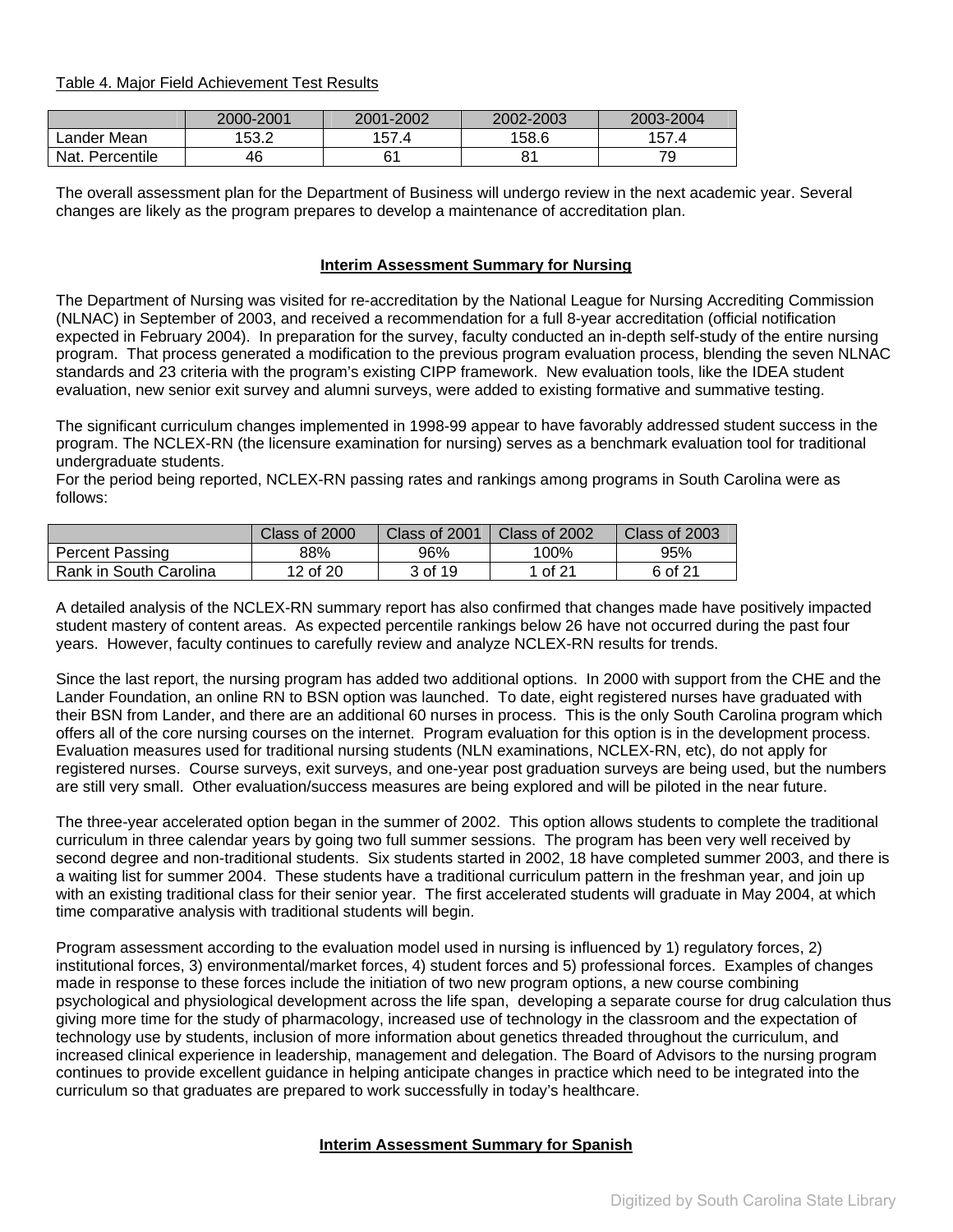At Lander University the BA degree in Spanish continues the emphases originally approved by the CHE. Over the period of this review the Spanish faculty has undergone profound and unanticipated change. At the end of May 2003 one of the two full-time professors left Lander. By the end of that May two more full-time Spanish faculty had been hired. In July the Chairperson of the Department left and an interim chair was appointed for Fall 2003. For the record, one of the three fulltime faculty members will retire no later than December 2005. Despite these changes, the program has continued to grow, although slowly and is now beginning to produce enough data for assessment purposes. Since May 1999 there have been 7 graduates and 4 are scheduled to graduate May 2004.The recent faculty changes have engendered discussion of curriculum changes that will be made to keep the program current with recent pedagogical methodologies and market demands. Any future faculty hiring should be concordant with the aforementioned changes, which are expected to be submitted within a year.

### **Means of Assessment**

### 1. Periodic taped interviews in Spanish

 a. Measure: Periodic recorded interviews are made to assess student progress in conversational Spanish before and after the study abroad experience.

 b. Outcomes: Majors are recorded periodically in the conversation courses, particularly Span 304, which includes phonetics. While the results have been judged satisfactory by a jury of Spanish faculty, it has been impractical to record students after their return from abroad in course work because, typically, these students no longer take conversation courses. The Spanish portion of the obligatory exit interview, however, is recorded

 c. Actions taken: faculty need to provide more venues for recording students, even if it is not during a formal course.

#### 2. Portfolio

 a. Measure: The portfolio is a collection of writing assignments made during the student's Lander study and gives evidence of the progress in writing, in English and Spanish, on sundry topics. The Spanish 495 project is intended as a culmination of the student's ability to integrate language skills, cultural knowledge, and technological skills.

 b. Outcomes: Student writing samples point to the need for more graded writing. This need has been identified by the Spanish faculty's evaluation of the portfolio in terms of the quality of standard language usage. Literature in the field indicates that students do not normally write in a manner acceptable to a native speaker until after their study abroad experience. Writing samples evaluated by faculty from beforehand show that students consider writing as a grammar obstacle, and not as an effort to communicate their own thoughts effectively. Because the Spanish 495 project is elaborated after the study abroad experience, because it invariably incorporates many aspects of their cultural and linguistic immersion, and because students have sufficient time to finalize the project, the project results have been satisfactory.

 The recent outcomes of this measure have been placed in some doubt because some of the portfolio material was misplaced with the departure of the aforementioned faculty member. Efforts to recover the material have been in vain and complicated because the faculty member's departure to another country occurred over the summer.

 c. Measures taken: It is now obvious that portfolios must be maintained and stored in a place other than in faculty offices. The matter has been brought to the attention of the present departmental chairperson and he has now provided a locked cabinet for storing assessment material.

## 3. Journal from experience abroad

 a. Measure: Students are required to maintain a journal during their study abroad. This journal is evaluated by Spanish Language faculty upon the student's return to Lander. The journals are expected to include comment on the cultural and language lessons the immersion experience affords the student..

 b. Outcomes: Some students have been uneven in fulfilling this requirement and have frequently mixed Spanish with English, even when directed not to do so. Other students have produced quality work for their journals.

 c. Actions taken: More effective explanation and enforcement of the journal requirement is now in place. The journal assignment has been more formally stated with a sheet specifying the requirements. The sheet, to be given to each student before the study abroad experience, specifies the minimum amount of daily writing, makes suggestions for possible entry topics and reminds students that the journals are an academic assignment in which intimate details are not appropriate. Students receive a syllabus for the course which includes a clear explanation of how grades are determined.

## 4. Performance in courses abroad administered by other institutions

 a. Measure: Students are to enroll in courses with Lander University equivalents. In their study abroad, students normally enroll in a Hispanic civilization/culture course and a conversation course. For the latter, they are given a placement exam to determine their level of oral proficiency and proper course enrollment. Students must return to Lander with proof of proper enrollment in at least two courses (worth the equivalent of 6 hours of Lander credit in Spanish) as well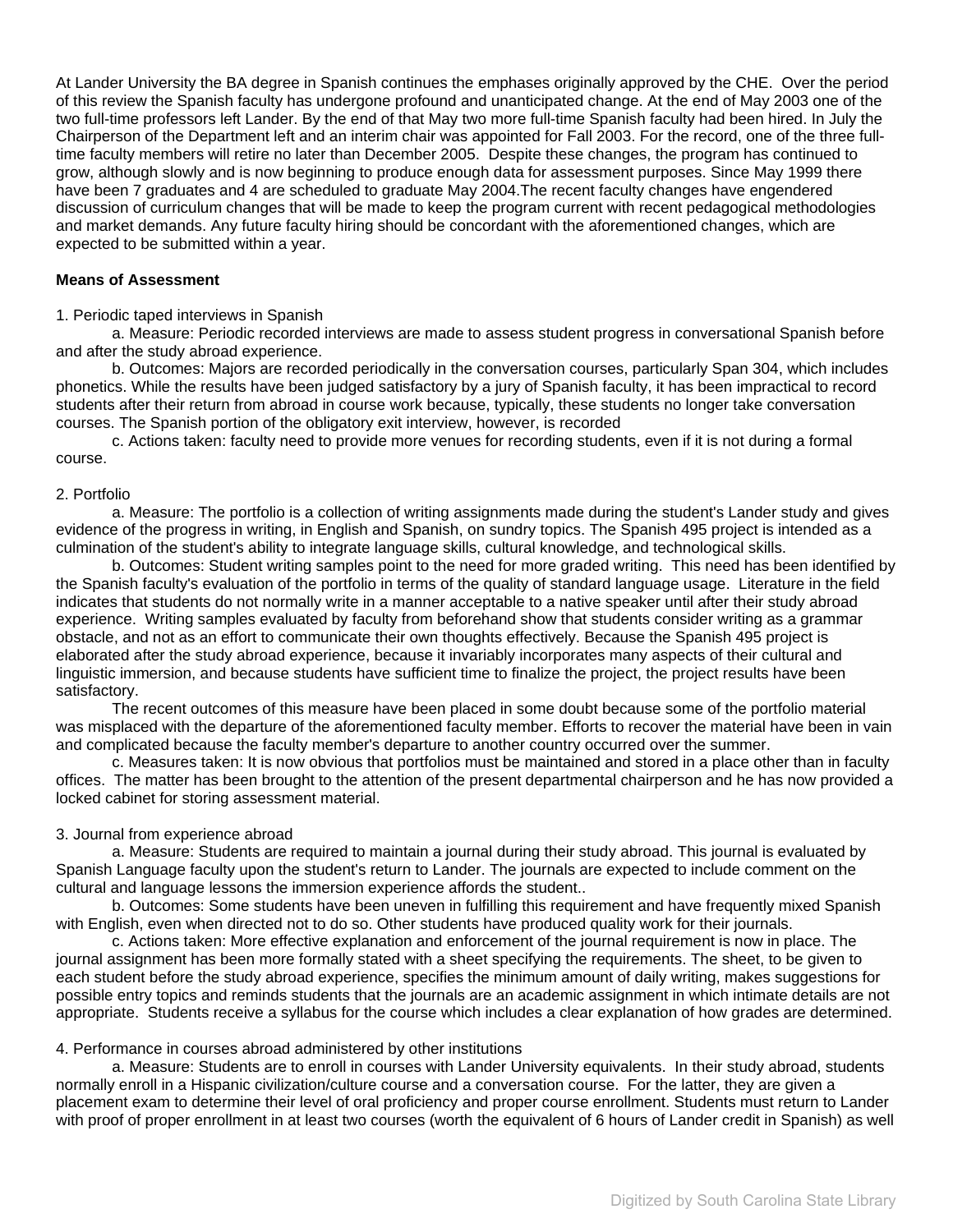<span id="page-12-0"></span>as supporting evidence such as course syllabi, texts, daily notes, and written exams. They also submit institutional certification of having successfully finished the courses.

 b. Outcomes: Every Lander student has successfully completed this prerequisite. Some have gone on to extend their study abroad, up to a year, before continuing at Lander. Without exception, the students have returned with a sense of personal language and cultural accomplishment of which they are duly proud. We know this is true from the quality of the evaluated journal, and the report of the mentor in the country to which the student is assigned. More importantly, the experience has always enriched the remainder of their Lander studies and encouraged others to follow suit. Because the program is small, we can see and interact with the students in classes and the Spanish Club to see the commitments take root in our students. All Lander Spanish majors who have completed their study abroad requirement have attained the required Advanced ACTFL rating of their oral proficiency. (See 5b)

c. Actions taken: A more formal and standardized procedure is necessary for determining the Lander grade to be assigned students for their study abroad. Finally, new faculty are presently organizing Lander University sponsored study abroad for Spanish majors so they do not have to accompany groups sponsored by other universities.

### 5. Exit interview conducted in Spanish

a. Measure: The Spanish major senior exit interview primarily serves as a final evaluation of the major's ability to understand spoken Spanish and to speak the language at the Advanced Level, as described by the American Council of Teachers of Foreign Language (ACTFL). The ACTFL standards are nationally endorsed and were recently adopted statewide for NCATE certification of foreign language education majors. A major portion of the interview in Spanish is recorded for evaluation purposes.

The exit interview also generates information on student evaluation of the major curriculum: they rate the effectiveness of each course taken, the overall value of the study abroad experience, the value of technology and the required Spanish 401 (Technological Applications in Foreign Languages). The interview also asks the students to rate specific General Education requirements and that program overall. These latter questions and the student responses are in English, given that the information may be of worth to a non-Spanish speaker.

b. Outcomes: Every student who has taken the exit interview has achieved at least Low Advanced, the minimum rating for successful completion of the Lander BA in Spanish. Only one student has been assigned that rating; all others have attained higher Advanced ratings. Rankings for the other indicators have been high for the effectiveness of the courses in the discipline and especially the study abroad experience.

c. Actions taken: Although this measure has been satisfactory overall, new faculty need to evaluate the past interview results with an eye to suggestions for improvement in the curriculum. Final agreement must be formalized regarding the Spanish 401 requirement. At this point, the faculty unanimously agree that Spanish 401 should be dropped as a requirement. Some ten years ago when the program proposal was submitted, it was necessary for faculty to introduce hardware and software to students entering the program. Now, however, students are often as knowledgeable, or more so, than faculty are of technological applications. With the recent advent of "Smart" (technologically equipped) classrooms at Lander, faculty and students routinely use specialized foreign language software applications for their presentations.

### 6. Lander University Alumni Survey

 a. Measure: The alumni survey gives alumni the opportunity to give feedback on how well the program prepared students for their careers.

 b. Outcomes: The initial Alumni Surveys produced insufficient data to be of use. The survey has not been administered in this interim because there have not been a sufficient number of graduates to warrant the survey.

 c. Actions taken: With the graduates before 2003, the four 2003 graduates and the four in 2004, the Alumni Survey should now be able to produce feedback. It will be administered this year. A more concerted effort is necessary to attain a current data base of alumni mailing and email addresses. As of now and as part of the exit interview, we ask graduates to forward mailing and email addresses etc. to the departmental office. The survey needs to be administered annually with data printed in hard copy along with written faculty suggestions for improvement. The data results and suggestions will now be stored in the locked cabinet the chairman has provided the program.

### **Program Assessment Summary for Academic Advising**

 Assessment of academic advising takes place in academic divisions and schools and in the Academic Advising Center. Students who have declared majors are advised in their divisions/schools, whereas those who have not declared majors (called general education majors at Lander) are advised by the Academic Advising Center. Students who are provisionally accepted into the university enter the Academic Support Center Advising Program (ASCAP) and are advised by Academic Support Center staff. Students admitted through ASCAP because of low predicted GPRs are not allowed to declare majors and are advised as General Education students. In addition, students on probation are provided supplemental advising through the Student Academic Success Program (SASP), administered by the Director of Instructional Services and the Coordinator of the Academic Advising Center. Finally, each academic unit provides a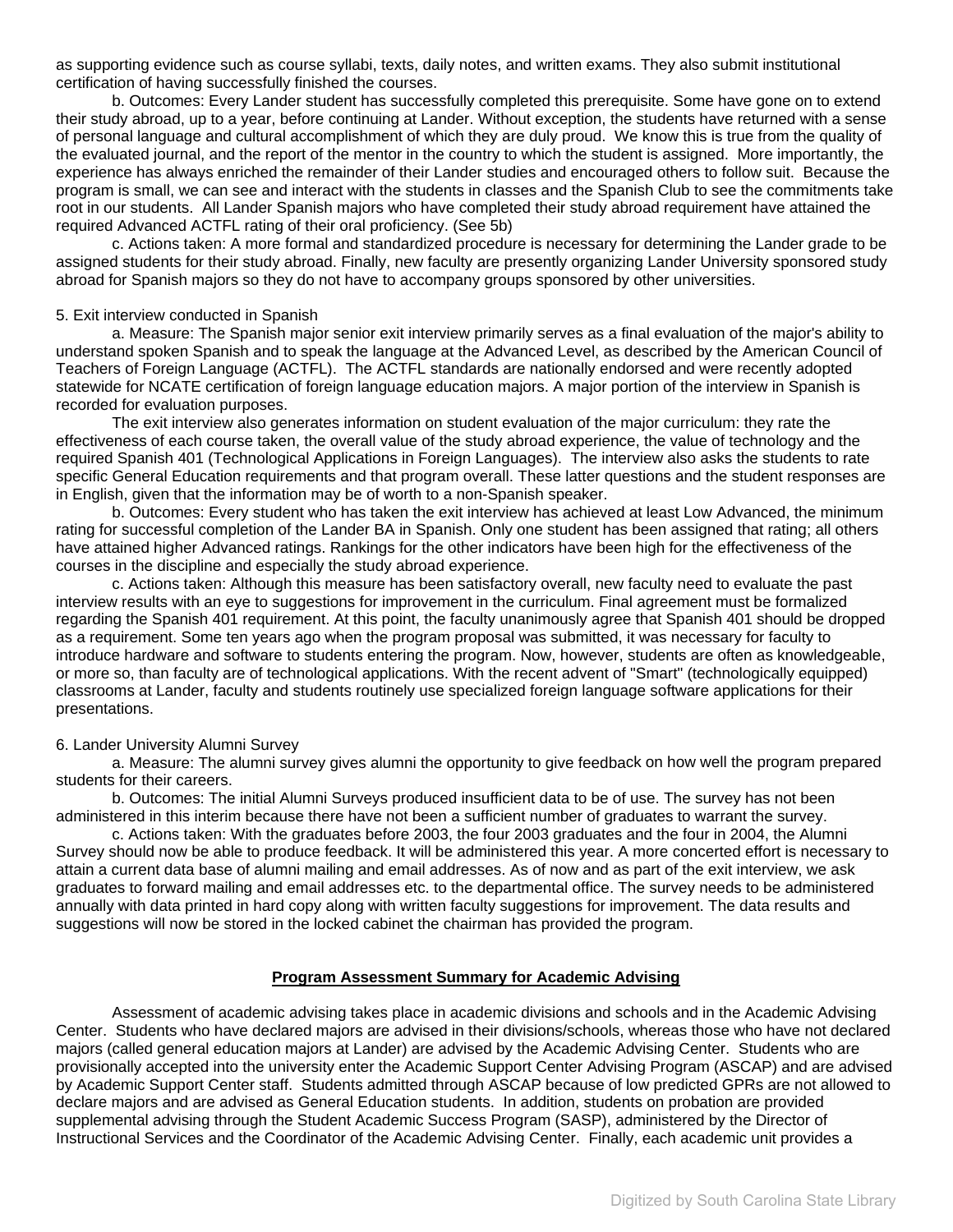mentoring program for each faculty member. The purpose of these programs is to prepare the new faculty member for their advising responsibilities.

# **Assessment of Advising within Majors**

 Each division/school has a plan for assessment of the advising of its majors and for evaluation of advisors. The plans, which are on file in the Office of the Vice President for Academic affairs, employ techniques ranging from questionnaires administered after each registration or preregistration period to interview questions incorporated into students' exit interviews at the time of graduation.

Since each academic unit has devised its own assessment instrument, surveys are quite different, some using a five-point Likert scale, and others using a three- or four-point scale. Whatever method was used, the composite averages show a high degree of satisfaction for most divisions and schools. On the chart below, which reflects the period from spring 2001 to fall 2003, scales have been converted to uniformly show the highest number as most positive:

| Division/School                        | <b>Composite Scores</b><br>reported in 2000 | 2001-2003 Composite<br><b>Scores</b> |
|----------------------------------------|---------------------------------------------|--------------------------------------|
| Surveys with 3-point scale             |                                             |                                      |
| <b>Biological and Physical Science</b> | 2.82                                        | 2.83                                 |
| <b>Behavioral Science</b>              | 2.81                                        | 2.81                                 |
| Surveys with 4-point scale             |                                             |                                      |
| <b>Humanities</b>                      | 4.00                                        | 3.20 (02-03 only)                    |
| <b>History/Political Science</b>       | 3.62                                        | 3.78                                 |
| Surveys with 5-point scale             |                                             |                                      |
| Education                              | <b>NA</b>                                   | 4.39                                 |
| <b>Fine Arts</b>                       | 4.66                                        | 4.60                                 |
| Nursing                                | 4.62                                        | 4.48                                 |
| <b>Business</b>                        | 4.48                                        | 4.72                                 |

**Table 1. Composite Results of Assessment of Academic Advising**

In academic year 2003-2004 the Academic Units were reorganized into four Colleges. This resulted in several changes in advising assessment and data reporting. In particular, whereas Psychology and Sociology comprised Behavioral Sciences, these two programs now reside in the Colleges of Education and Business Administration, respectively. Likewise, History and Political Science now reside in the Colleges of Arts and Humanities and Business Administration, respectively. The move of Psychology and Sociology to different colleges did not affect data collection for the spring 2004 period (when the move became official) as both departments continued to use their old advising assessment procedures. Likewise, Political Science continued their previous procedures. However, with the move of the former Humanities division into the College of Arts and Humanities, a decision was made by that college to change the way advising is assessed. The entire college now uses a 9 question survey answered on a 5 point scale. The following table shows the scores obtained within each area for spring 2004 only:

| <b>Division/School</b>                               | <b>Composite Score</b> |
|------------------------------------------------------|------------------------|
| Surveys with 3-point scale                           |                        |
| Biology, Physical Science, and<br>Math and Computing | 2.83                   |
| Psychology                                           | 2.75                   |
| Sociology                                            | 2 77                   |
| Surveys with 4-point scale                           |                        |
| <b>Political Science</b>                             | 4.34                   |
| Surveys with 5-point scale                           |                        |
| Education                                            | 4.74                   |
| <b>Fine Arts and Humanities</b>                      | 4 71                   |

**Table 2. Composite Results of Assessment of Academic Advising, Spring 2004**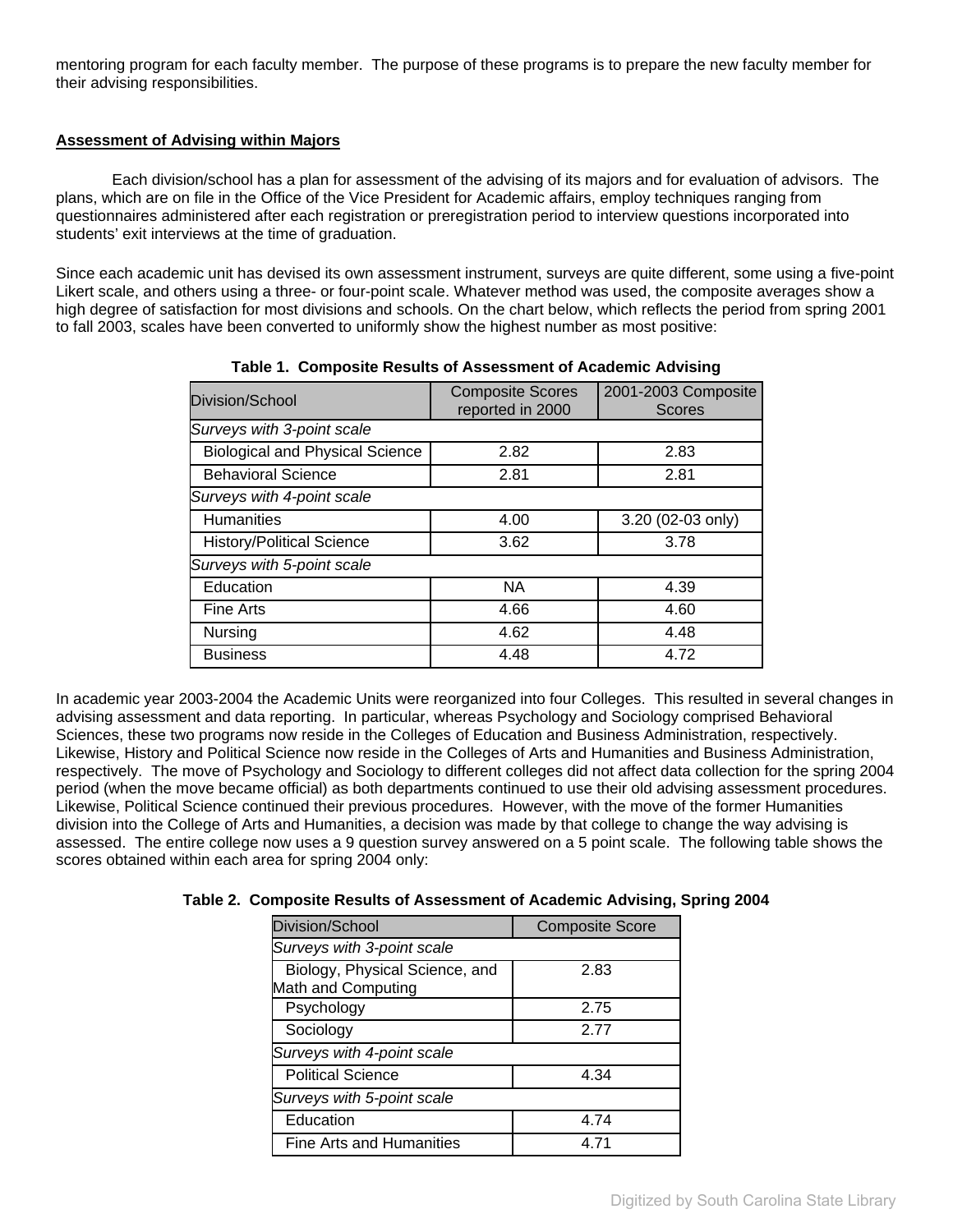| Nursing         | +.69 |
|-----------------|------|
| <b>Business</b> |      |

Table 1 indicates that among the divisions that reported composite survey results when this area was last reported in 2000, three of the eight units showed improvement over their already strong performance, one unit showed no change from previous performance, and three units showed small declines in performance. Even with declines in some areas, the overall satisfaction of students with advising is still very high in all departments at Lander. Table 2 reveals similar results following the reorganization of the university.

# **Assessment of Academic Advising of General Education Students**

The Academic Advising Center assesses advising of undecided students in the GENeral EDucation Student Program through locally-written student questionnaires. For three years (2000-01, 2001-02, and 2002-03), the same two surveys as last reported (2000) were used: the "Academic Advising Center Evaluation" and the "Advisor Perception Inventory".

The "Academic Advising Center Evaluation" was designed to monitor students' reasons for visiting the center, to determine how well their needs are being met, and to provide them an opportunity to make suggestions and to identify areas of need. The return rate for the survey was quite low for the 6 semesters this survey was administered, averaging a return rate of less that 20% per semester (average 22% per fall and 17% per spring). Nonetheless, 95% of the respondents each fall semester indicated that their expectations in coming to the center had been met, that they felt comfortable coming to the center, and that they would recommend the center to a friend. This figure dropped to 72% each spring in the same survey period which may be attributed to the fact that there are fewer first-time freshmen needing information in a spring semester than in a fall term. Many of the comments and suggestions made by the respondents related to services already available from other offices on campus, such as peer tutoring and career counseling. This suggests the main area needing improvement is communication about available services. Other suggestions made included a request for more information about other schools and on Lander majors in general. In response to such comments, the center has been relocated to a more convenient area between the Office of Admissions and the Registrar's Office and is now fully staffed during regular office hours. More updated information on two-year schools is available along with comprehensive Majors information notebooks. Due to low response rates, administration of this survey was discontinued after Spring 2003.

The other questionnaire, a fifteen-item "Advisor Perception Inventory," allows GEN ED students to rate their advisors on a four-point scale, with four being the most positive score, indicating strong agreement with the item. Surveys were distributed to students during early registration for academic years 2000-2001, 2001-2002, and 2002-2003, but was replaced in Fall 2003 with a shorter, one page version (see below). The average return rate for the 6 semesters this survey was administered was 20.03%. The average for the 15 questions was 3.65, demonstrating a high level of satisfaction with general education advising. Ratings for individual questions ranged from 3.24-3.87, with the highest ratings (those above 3.7) shown for the following questions:

| Question                                                        | <b>Average Score</b> |
|-----------------------------------------------------------------|----------------------|
| My advisor has been actively helpful and has been genuinely     | 3.87                 |
| concerned about my welfare                                      |                      |
| My advisor has been readily available for consultation during   | 3.84                 |
| scheduled office hours.                                         |                      |
| I would recommend my advisor to incoming GEN ED students.       | 3.82                 |
| My advisor has been well prepared for our meetings and also     | 3.80                 |
| expects me to be prepared especially during early registration. |                      |
| My advisor has served as a resource person for me.              | 3.80                 |
| I enjoy meetings with my advisor                                | 3.75                 |

The lowest ratings (those below 3.4) were as follows:

| Question                                                             | Average Score |
|----------------------------------------------------------------------|---------------|
| I believe my advisor has helped make the transition from high school | 3.40          |
| to easier or from another college to Lander                          |               |
| My advisor and I spend most of our time discussing academic          | 3.24          |
| problems                                                             |               |

For the 2003-04 academic year, a new shorter survey was introduced in an effort to increase the response rate. The return rate for Fall 2003 increased to 65.1% (up from 22.4% in previous years). The return rate for Spring 2004 also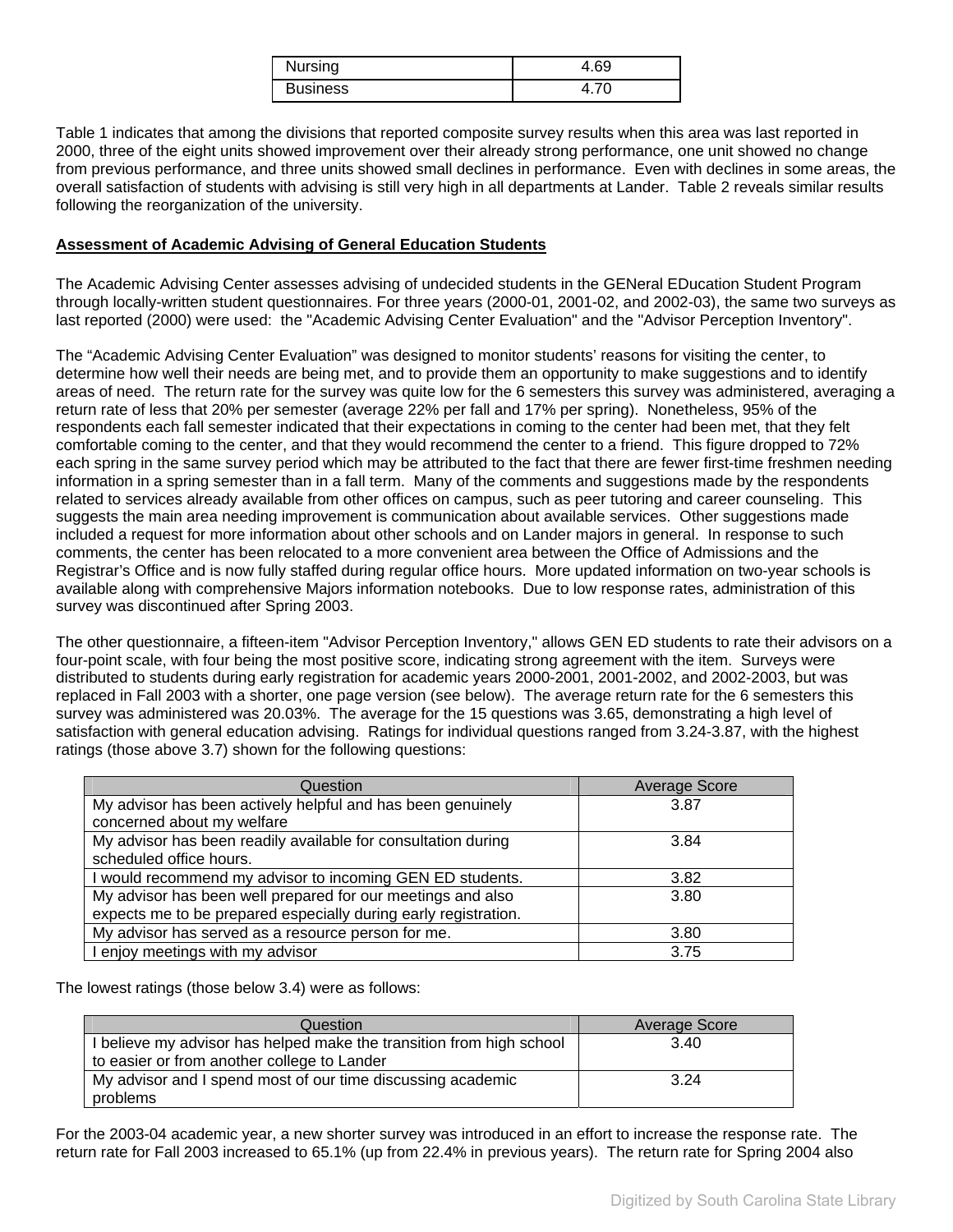increased to 49% (from 16.67%). The shorter form and more aggressive efforts to enlist student participation resulted in a better response rate.

The new questionnaire, a five-item "Student Survey of Advising," allows general education students to rate their advisors on a four-point scale, with four being the most positive score, indicating strong agreement with the item. Surveys are distributed to students during early registration and are returned to the Advising Center. The average satisfaction level on all five questions was 3.7 in the fall semester and 3.4 in the spring semester. Comments were all very positive about the quality of the student/advisor experience.

Faculty who advise GEN ED students are also asked to informally evaluate the program by offering comments and suggestions. The "Info Exchange" sessions that had been established to convey current information about advising issues to advisors of GEN ED students (reported in 2000) are now offered on-line in an effort to offset the low attendance at conventional meetings. Faculty have had few suggestions, and comments are most often praise for the program and the Advising Center staff. The suggestions that have been made tended to involve advisor/student contact. Advisors have expressed a desire for more frequent opportunities to interact with advisees at times other than registration periods and feel that the existing opportunity –the requirement that LU 101 students interview their advisors—is effective.

# **ACT Student Opinion Survey**

In addition to evaluations administered by the Academic Advising Center to general education students, students from across the university rate their experience with advising through the annual ACT Survey of Student Opinions, which is administered by the Office of the Dean of Students. Until 2000 Lander administered this survey every spring. Unfortunately, since that time, a variety of factors have limited the number of administrations that were possible (mainly funding). Since 2000, the survey has been administered only one time, in 2003, as can be seen in the table below. For the three survey items related to advising, Lander's data have consistently compared favorably with national data for public institutions. However, ACT has not provided national comparison data since changing the survey format in the early 2000s. It is hoped that such data will be forthcoming in 2005, which is the next administration period planned at Lander. Nonetheless, scores from passed years are provided for comparison.

|             | Satisfaction with Availability of<br>Academic Advisor |                 | Satisfaction with Information<br>Received from Academic Advisor |                 | <b>Overall Satisfaction with</b><br><b>Academic Advising Services</b> |                 |
|-------------|-------------------------------------------------------|-----------------|-----------------------------------------------------------------|-----------------|-----------------------------------------------------------------------|-----------------|
|             | Lander                                                | <b>National</b> | Lander                                                          | <b>National</b> | Lander                                                                | <b>National</b> |
| Spring 1996 | 3.84                                                  | 3.69            | 3.79                                                            | 3.62            | 3.90                                                                  | 3.67            |
| Spring 1997 | 3.86                                                  | 3.69            | 3.82                                                            | 3.63            | 3.96                                                                  | 3.67            |
| Spring 1998 | 3.92                                                  | 3.72            | 3.82                                                            | 3.67            | 3.94                                                                  | 3.68            |
| Spring 1999 | 4.06                                                  | 3.72            | 3.94                                                            | 3.68            | 4.05                                                                  | 3.74            |
| Spring 2000 | 4.06                                                  | n/a             | 4.02                                                            | n/a             | 4.15                                                                  | n/a             |
| Spring 2003 | 3.90                                                  | n/a             | 3.80                                                            | n/a             | 3.94                                                                  | n/a             |

These data demonstrate high levels of student satisfaction with the advising they receive at Lander, which reflects Lander's ongoing emphasis on quality advising across the University. Annually the Dean of Students provides academic units with composite data from the ACT survey as well as data broken down by academic major and by ethnicity. Faculty are then able to compare the responses of their students with those of others in the institution as well as with those of students across the nation and to include these responses in their own assessment within their units.

# **The Student Academic Success Program**

The Student Academic Success Program was developed in 1995 as an advising program to address the problem of student retention. The purpose of SASP is to help students on academic probation find and implement effective strategies for academic improvement. Students on academic probation are divided into several categories, which offer increasing contact with SASP personnel. Students with a 1.9 and above GPA are asked to work closely with their academic advisors, and they are allowed to attend study skills workshops. Students with a GPA of 1.5 - 1.899 have contracts that indicate to each student specific grades that must be achieved in order to get off probation and identify individualized requirements for workshops, coursework or tutoring. Students with a GPA of below 1.5 may, in addition to the requirements imposed on the previous group, be asked to enroll in College Seminar, a two-hour study skills course and are assigned faculty mentors in addition to their regular academic advisors. During the last reporting period a mentoring program was planned whereby SASP students would be assigned a student mentor in addition to their SASP advisor. The use of student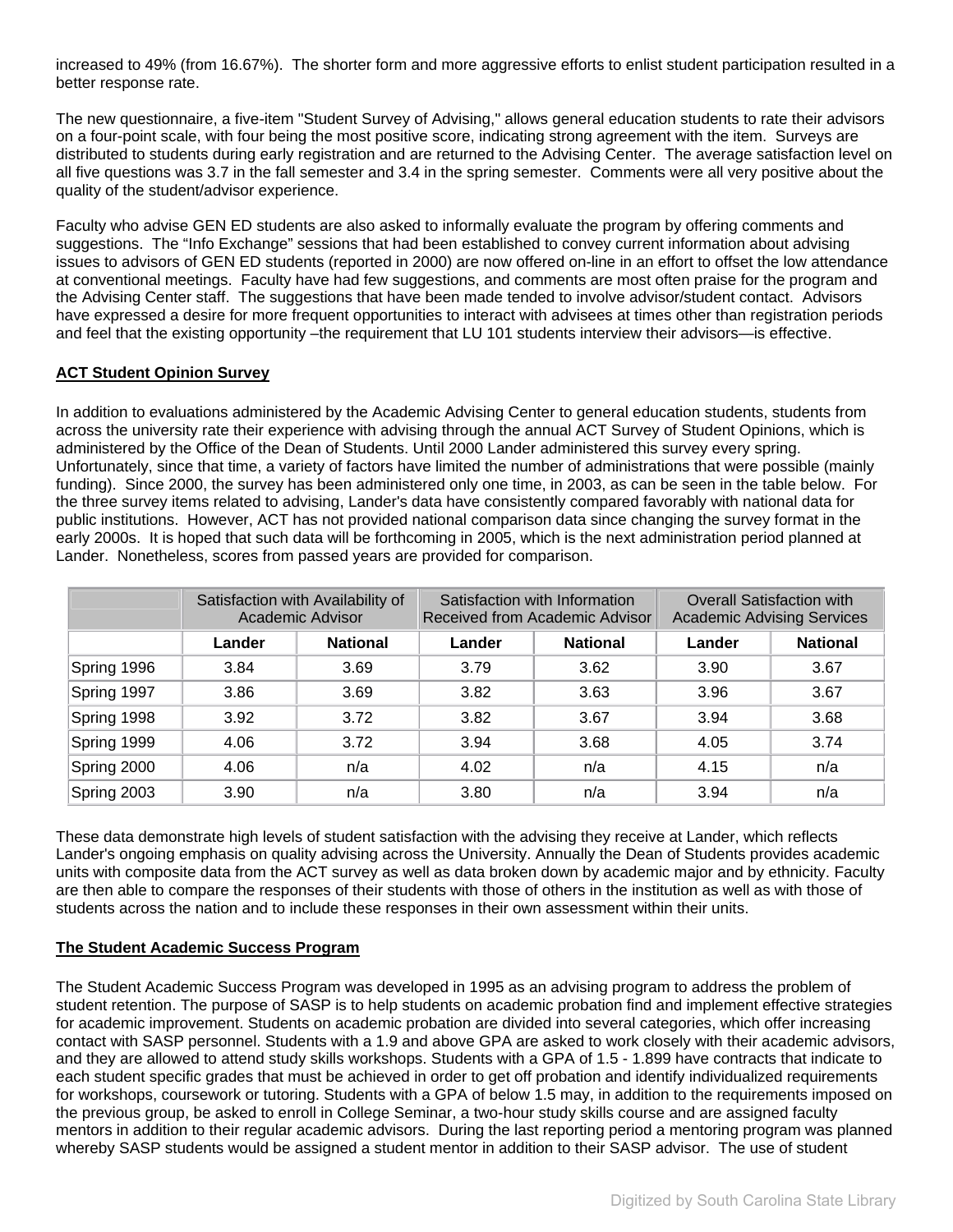<span id="page-16-0"></span>mentors was abandoned after a trial effort (Fall 1998) which proved too expensive and time-consuming for a department with no Administrative Assistant and limited funds.

After 9 years in place at Lander, SASP has finally become a widely known program in the student-body. Even students not participating in SASP come to the SASP coordinator seeking help calculating their GPAs and looking for ways to improve their grades.

Although small, there were differences in the outcomes for SASP and non-SASP students across the four years examined in this report. In particular, an average of 39% of SASP students got off probation while only 35% of non-SASP students got off probation during the 4 years examined. Unfortunately, the number of students being suspended has increased across the fours years examined (13% in 2000-2001 to 28% in 2003-2004), and the 4 year suspension rate for both SASP and non-SASP student was the same (21%). In addition, because the program is voluntary, not all probationary students seek help through SASP. During the time period examined, an average of 86 probationary students per year sought help through SASP while 184 per year did not seek such help. Therefore ways to increase involvement in SASP and additional ways to decrease the suspension rate through SASP are being explored.

## **Assessment of the Faculty Mentor Program**

The Vice President for Academic Affairs established a Faculty Mentoring Program in fall 2003 and added this item to Lander's Assessment plan for advising, since one of the goals of the Mentoring Program was to prepare new faculty for their advising responsibilities. In fall 2003 the Vice President asked several Deans and Chairs to work together to prepare a common New Faculty Handbook to be distributed to each academic unit, at which time the common Handbook could be modified to fit the needs of each unit. When the university administrative structure was reorganized and put in place in spring 2004, the initiation of the university-wide mentoring plan was put on hold in some units. At the close of the spring semester the Vice President once again reminded the new Deans to enact the Faculty Mentoring Plan if they had not yet done so. Deans will be reporting on their efforts in the coming year, so no outcome data are available for this area at this time.

# **Policies and Procedures for Preparing a Technologically Skilled Workforce**

Lander University has a proactive plan for ensuring that its students receive a superior undergraduate education, including the use of computer and other technologies that they will be able to use effectively when they enter the workforce. The core of the plan is to provide the faculty with the tools and training required to integrate technology into teaching and learning; to ensure that the staff can effectively and efficiently provide student support processes; to ensure that students have computers to access academic, financial, and other information at any time and place that they need or desire to support their education; to enable the University to provide a superior education for its students; and to provide access through technology to those students who wish to study at Lander but who must do so through long-distance and web based instruction.

- The plan was placed into effect in 2002. The plan called for
- 95% of the faculty to have laptop computers by the end of the 2004-05 academic year.
- A "Technology Learning Center" to provide training for faculty and staff.
- The conversion of our traditional classrooms into "smart" classrooms
- The purchase and implementation of one student information systems software package and one course management software package
- Conversion of the campus into a wireless campus
- Student training in the use of the student information and course management software

As of this date, approximately seventy (70) percent of the University's full-time faculty members have been issued laptop computers. The Technology Learning Center has been established, staffed, and training of continuing and new faculty provided on a routine basis. In August of 2004, Thirty (30) classrooms will have been converted into "smart" classrooms. Smart classrooms, by definition, are equipped with all of the electronics required for the faculty member to use computer technology in teaching, including access to the internet from the classroom. From the records that we keep on the number of hours each classroom is used, the classrooms are used extensively, and the number of hours used has increased each semester. WebCt® and SCT Banner® software has been purchased. WebCt is used for on-ground and on-line classes. SCT Banner is expected to be fully operational in March of 2005. As of this date, all of the University's academic buildings have wireless capabilities. The University offers its RN to BSN program and its Health Care Management Certificate Program on-line. In addition, the number of on-line courses has increased substantially over the past two years.